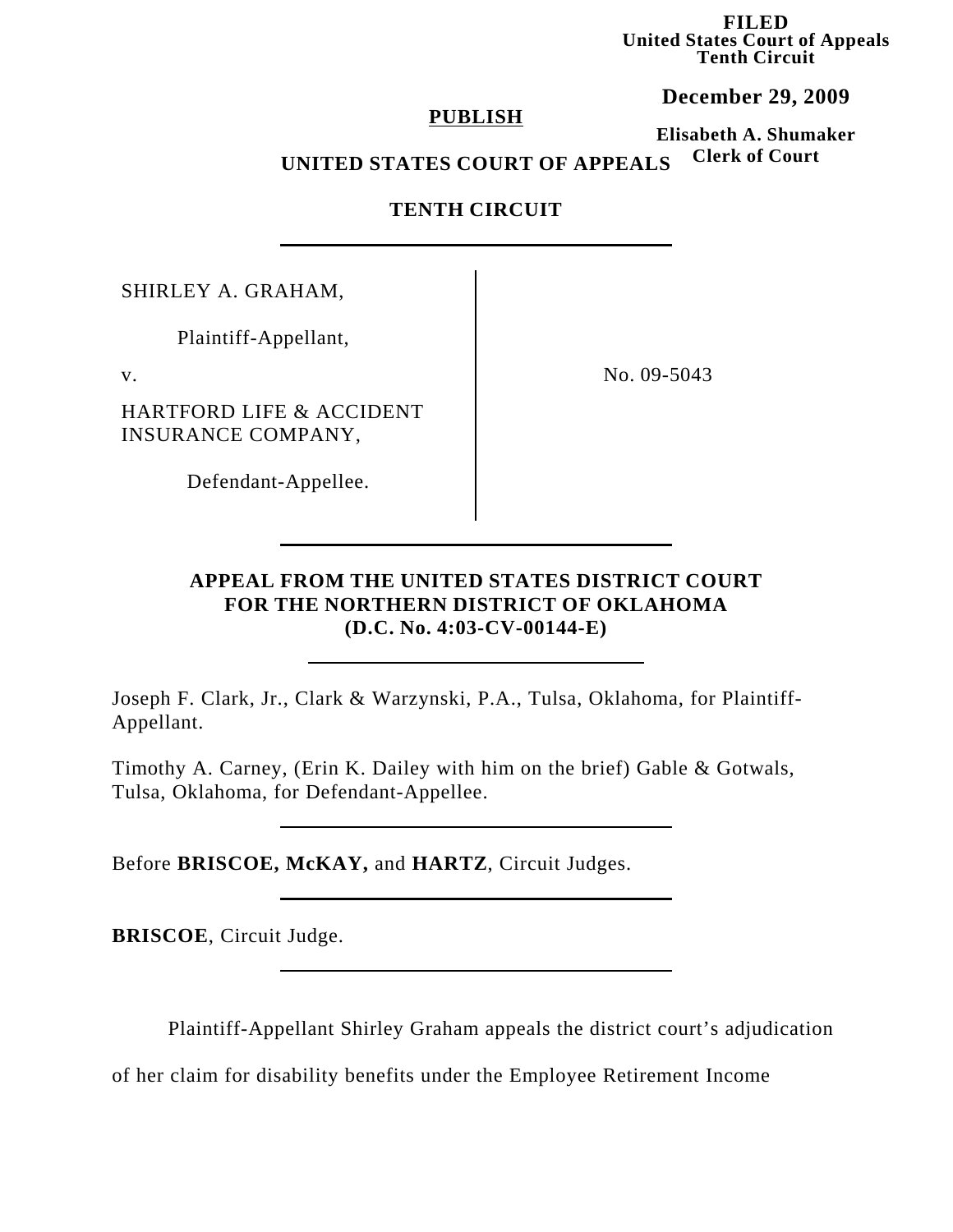Security Act of 1974 (ERISA), 29 U.S.C. §§ 1001-1461. She raises three issues on appeal: (1) whether the district court properly determined that her disability benefits plan with Defendant-Appellee Hartford Life & Accident Insurance Co. ("Hartford") did not qualify as a "governmental plan" pursuant to 29 U.S.C. § 1002(32); (2) whether the district court properly determined that Graham was not entitled to a jury trial on her claim for benefits pursuant to 29 U.S.C. §  $1132(a)(1)(B)$ ; and (3) whether the district court properly determined that Hartford's ultimate denial of disability benefits was not arbitrary and capricious. We have jurisdiction pursuant to 28 U.S.C. § 1291, and affirm.

#### I

From November 1976 until July 2000, Graham was an employee with the United States Postal Service ("USPS"). Administrative Record ("A.R.") at 544. She began her career as a Rural Letter Carrier, but due to physical health problems the USPS changed her position on June 7, 1997 to Modified Rural Carrier, a sedentary desk job that required intermittent walking, standing, and lifting. Id. at 196-97. Increased knee and ankle pain caused Graham to take a leave of absence on July 17, 2000 under the Family and Medical Leave Act. Id. at 496-99. The United States Office of Personnel Management ("OPM") granted her disability retirement on December 1, 2000. Id. at 453-54.

#### *The Plan*

The National Rural Letter Carriers Association ("NRLCA"), recognized by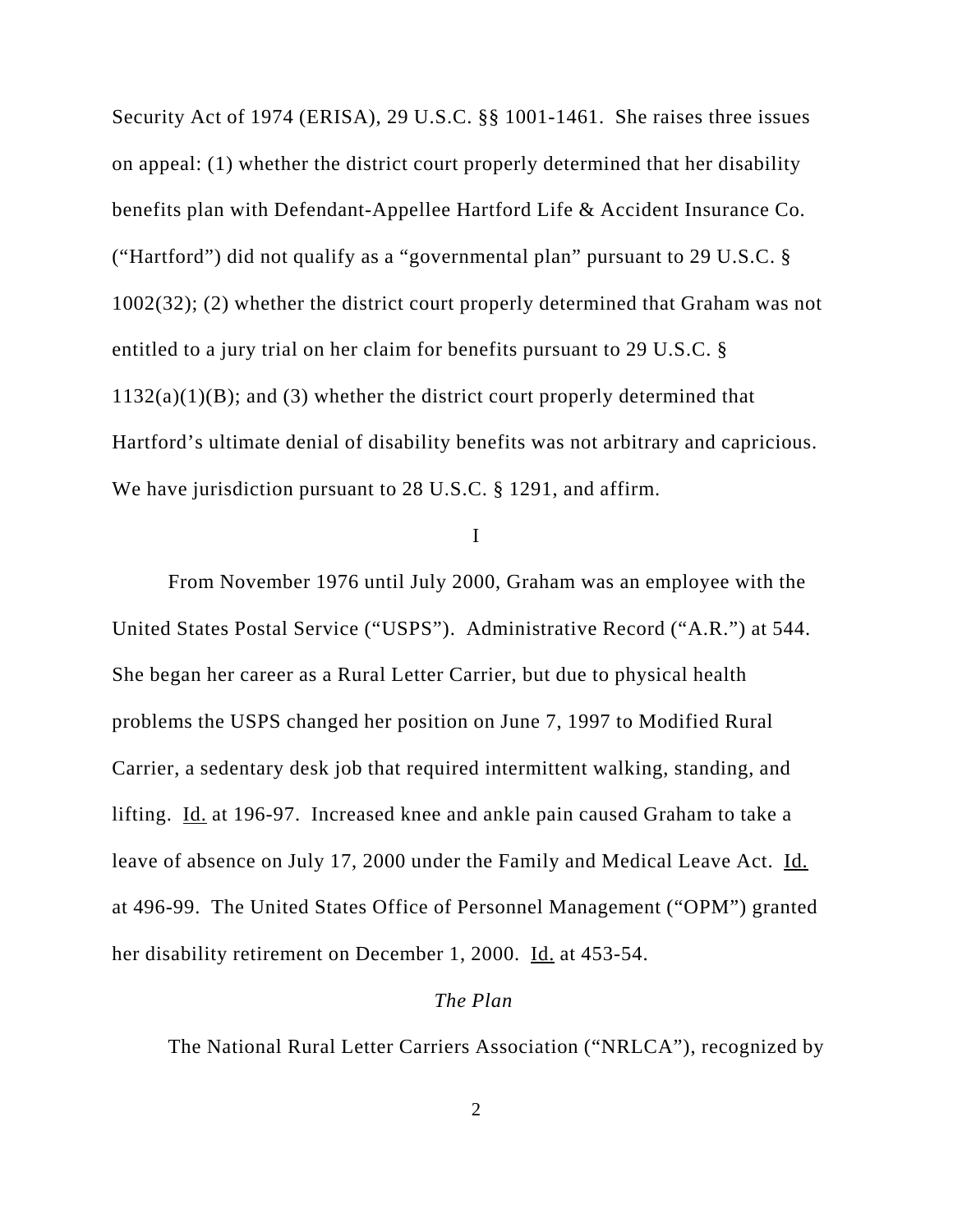the USPS as the exclusive bargaining representative for rural letter carriers,

offered its members a long term disability income protection plan. R. at 109-10.

Although the NRLCA and USPS entered into a collective bargaining agreement,

that agreement did not require the USPS to provide rural letter carriers with

disability benefits. Id. at 271-72. To that end, the NRLCA contracted separately

with Hartford to provide such a plan. It announced the plan to its members in the

following letter:

Dear Member:

. . .

The [NRLCA] is pleased to offer a long term disability income protection plan for its regular rural carrier (Designation 71) members.

. . . Postal employees do not have a long term disability plan that is sponsored by the [USPS]. So, the NRLCA has worked diligently over the past several years to develop and sponsor a disability income plan for its regular carrier members.

The Plan is sponsored by the NRLCA and underwritten by [Hartford].

Id. at 109. The accompanying brochure indicated that the plan was

"[u]nderwritten by" Hartford and "[a]rranged and [a]dministered by" the

NRLCA's Group Insurance Department. Id. at 118. Though participation in the

plan was completely voluntary, the brochure indicated that enrollment was

available "only through government allotment."<sup>1</sup> Id. at 116. To request coverage,

<sup>&</sup>lt;sup>1</sup> Although the brochure did not define "government allotment," it explained that to enroll in the plan, employees needed to complete direct deposit paperwork that would enable enrolled employees' "direct deposit premium (continued...)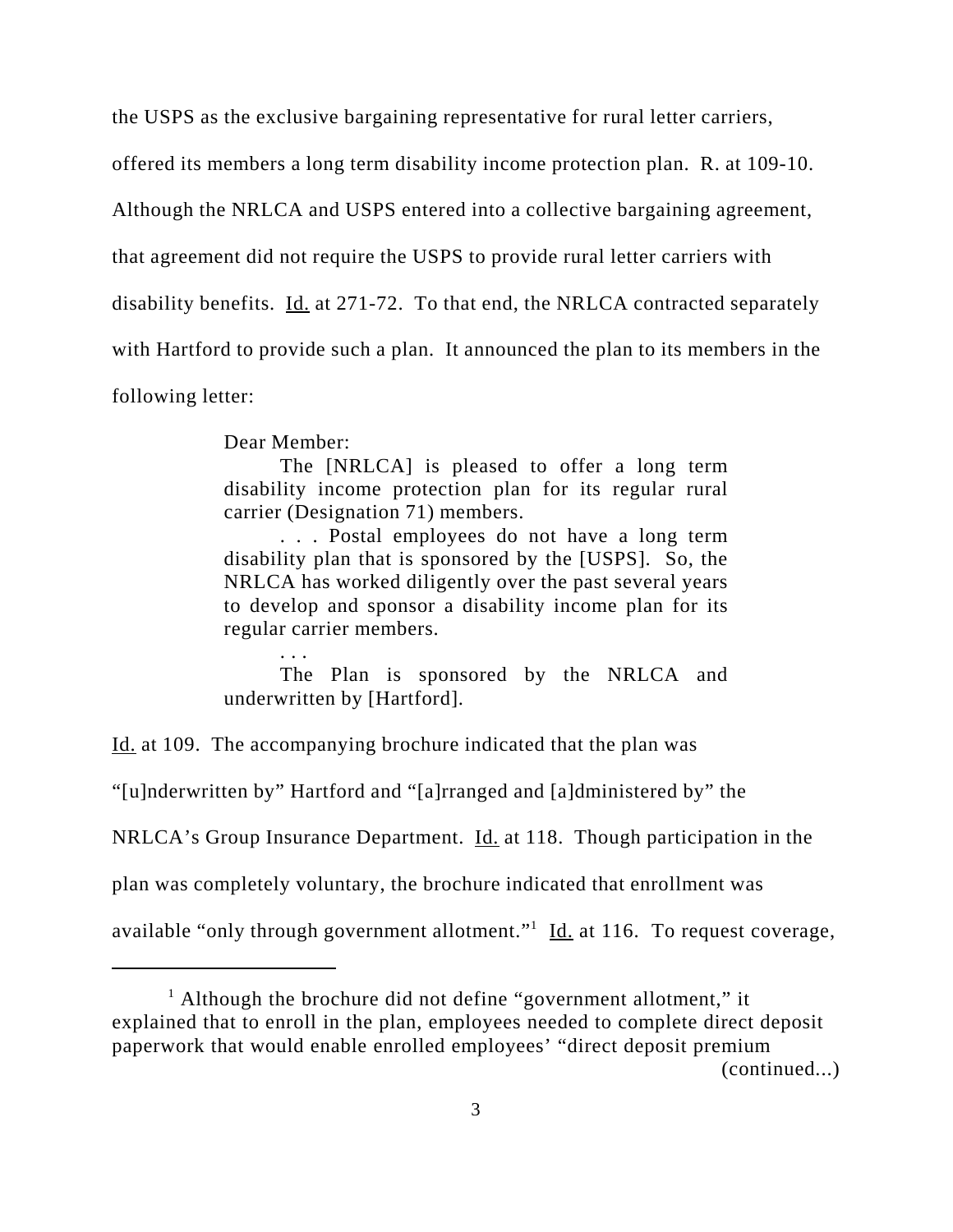participating members needed to authorize the USPS to "make the appropriate deductions from [their] wages" and to release any information, including salary information, necessary for enrollment in and administration of the plan. Id. at 120. The Certificate of Insurance declared the NRLCA to be the policyholder, Hartford the issuer, and the USPS the employer. Id. at 126-27. Graham enrolled in the plan on January 28, 1997. A.R. at 489.

Pursuant to the terms of the plan, disability benefits become payable if:

- 1. you become Totally Disabled while insured under this plan;
- 2. you are Totally Disabled throughout the Elimination Period;
- 3. you remain Totally Disabled beyond the Elimination Period;
- 4. you are, and have been during the Elimination Period, under the Regular Care of a Physician; and
- 5. you submit Proof of Loss satisfactory to us.

Id. at 105. Under the plan, "Totally Disabled" means that

- 1. during the Elimination Period; and
- 2. for the next 24 month(s), you are prevented by:
	- a) accidental bodily injury;
	- b) sickness;
	- c) Mental Illness;
	- d) Substance Abuse; or
	- e) pregnancy,

from performing the Essential Duties of Your Occupation, and as a result you are earning less than 20% of your Predisability Earnings, unless engaged in a program of Rehabilitative Employment approved by us.

 $\cdot$ <sup>1</sup>(...continued)

payments [to] be deducted from [their] paycheck[s]." R. at 106.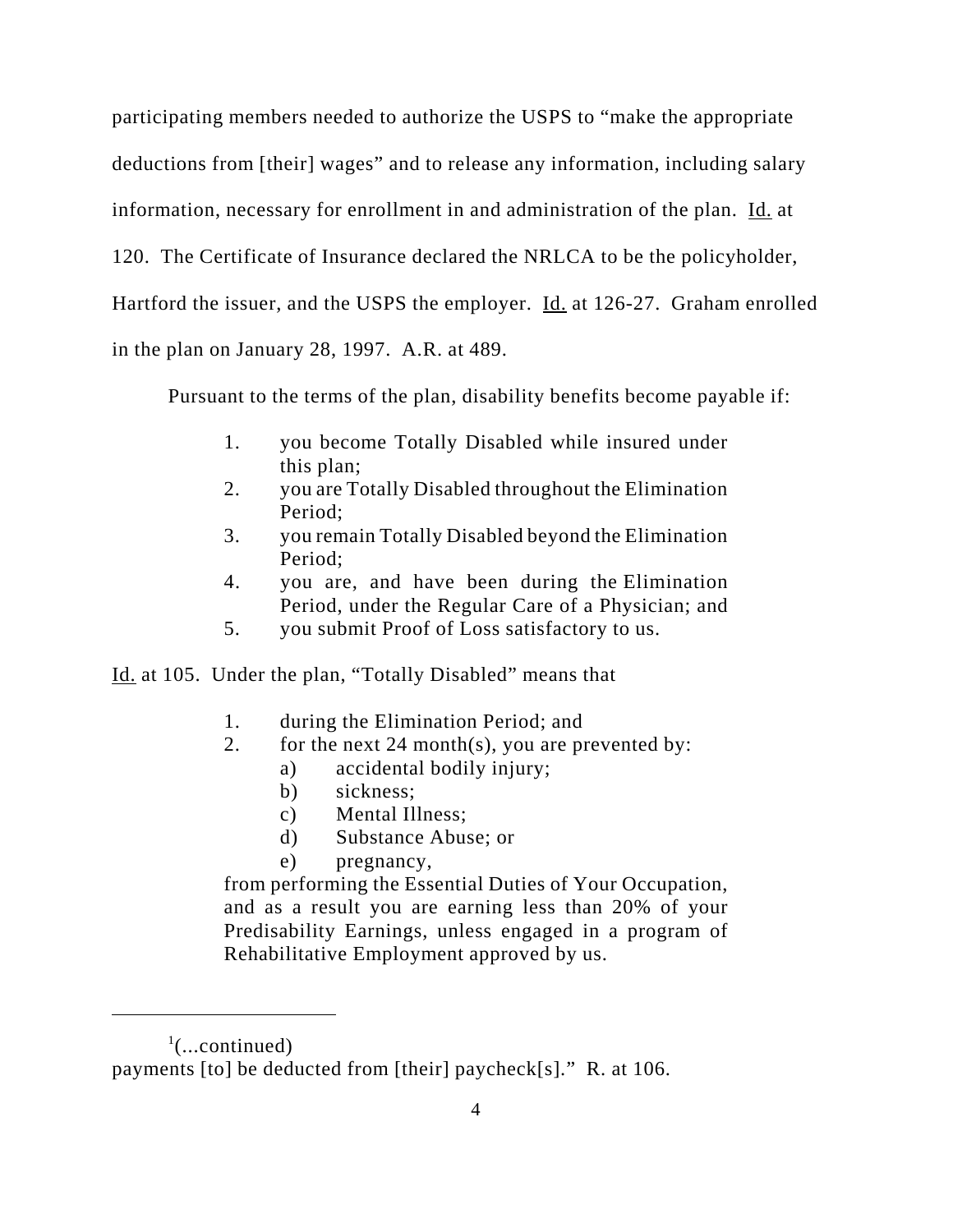Id. at 116. The plan defines Elimination Period as the "period of time you must be Totally Disabled before benefits become payable." Id. at 102. The parties do not dispute that given the coverage option Graham selected, her Elimination Period started on July 16, 2000 and lasted until October 14, 2000.

Combining all these elements together, the essential question concerning Graham's entitlement to disability benefits is whether an accidental bodily injury prevented her from performing the Essential Duties<sup>2</sup> of her occupation from July 16, 2000 until October 14, 2000.

### *Medical History*

When Graham began experiencing physical health problems, she became a patient of Dr. T. Jeffrey Emel, M.D., a doctor associated with the Eastern Oklahoma Orthopedic Center, Inc. ("Orthopedic Center"). On February 7, 1994, Graham twisted her right knee while delivering mail. Id. at 227. She injured that knee again the following month, and underwent surgery in July 1994. Id. Her knee pain persisted and she underwent another procedure in March 1997. Id. On April 18, 1997, a member of the Orthopedic Center wrote a letter to the United States Department of Labor's Office of Workers' Compensation Programs ("OWCP"). The letter recommended Graham for "sedentary work endeavors:" Graham "need[ed] to be primarily off her feet for the most part," and should be

<sup>&</sup>lt;sup>2</sup> The plan defines "Essential Duty" as a duty that  $(1)$  "is substantial, not incidental;" (2) "is fundamental or inherent to the occupation; and" (3) "cannot be reasonably omitted or changed." A.R. at 114.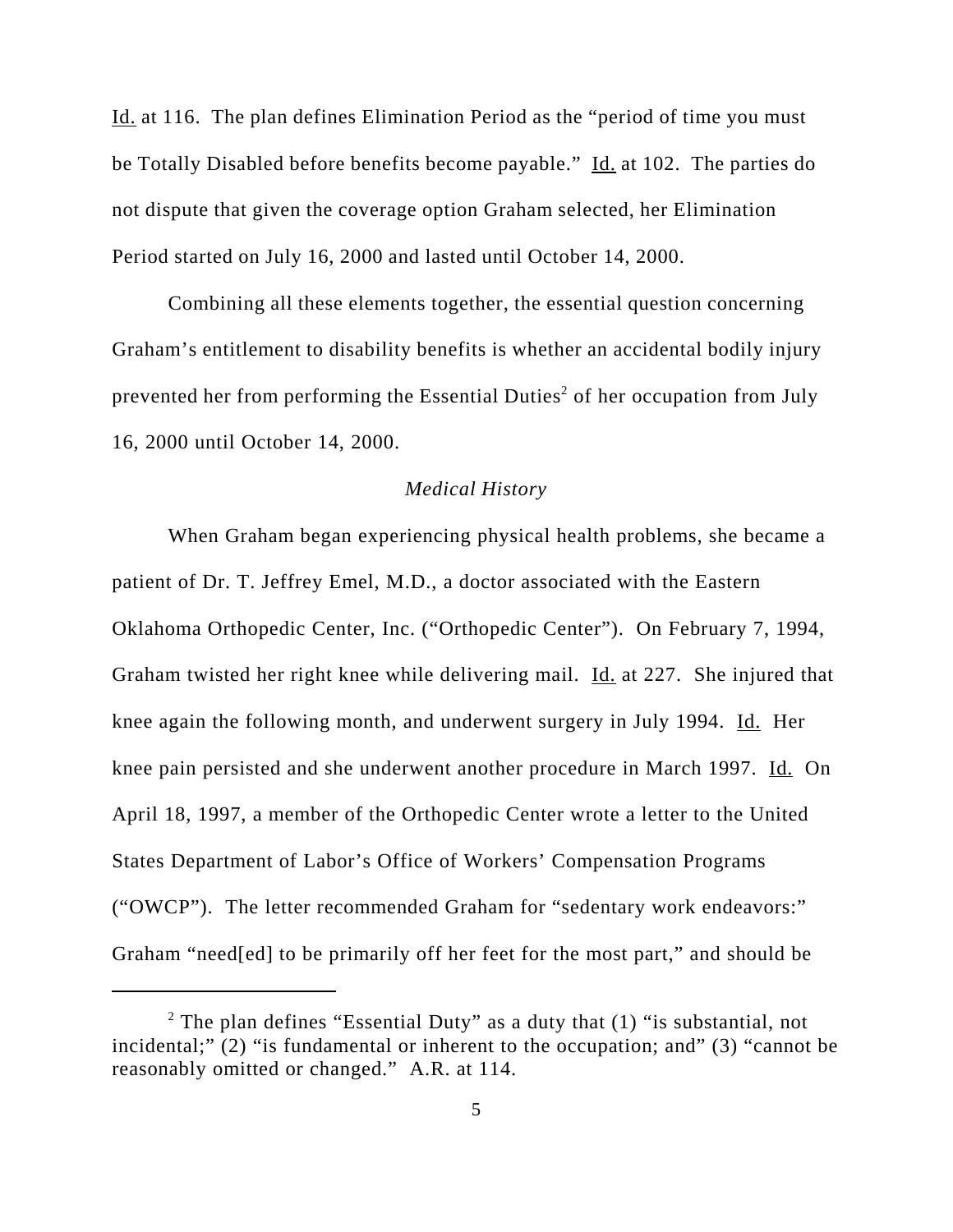permanently restricted from "carrying mail" or "working up on her feet for any significant periods of time." Id. at 226. The USPS responded by moving Graham into a Modified Rural Carrier position on June 7, 1997. Id. at 196-97.

On October 25, 1998, Graham injured her left foot and ankle at home. Id. at 229-30. Dr. Emel diagnosed her with a "[g]rade 1+ deltoid sprain with lateral ankle sprain as well." Id. at 230. By November 1998, Graham was "making progress with her ankle." Id. at 232.

Graham experienced knee and ankle pain throughout 1999 and early 2000. By early 2000, however, her medical records indicate that her treatment had reduced the pain she was experiencing in both her ankle and knee. Although Graham's right knee was "symptomatic" in March 1999, id. at 233, and had "flared up again" in May 1999, id. at 234, Graham received an injection of corticosteroid and three injections of Synvisc in her right knee in November and December 1999, id. at 238-41. On January 11, 2000, Dr. Emel reported to the OWCP that the Synvisc injections provided "good relief;" by that point, Graham had "no swelling and actually the knee pain [was] significantly decreased." Id. at 242.

Graham's left ankle began "flar[ing] up" in August 1999. Id. at 235. Despite some improvements in September, Dr. Emel noted in October that Graham's ankle was "still swollen but becomes even more swollen and symptomatic if she is not taking her Vioxx." Id. at 236-37. When Graham's

6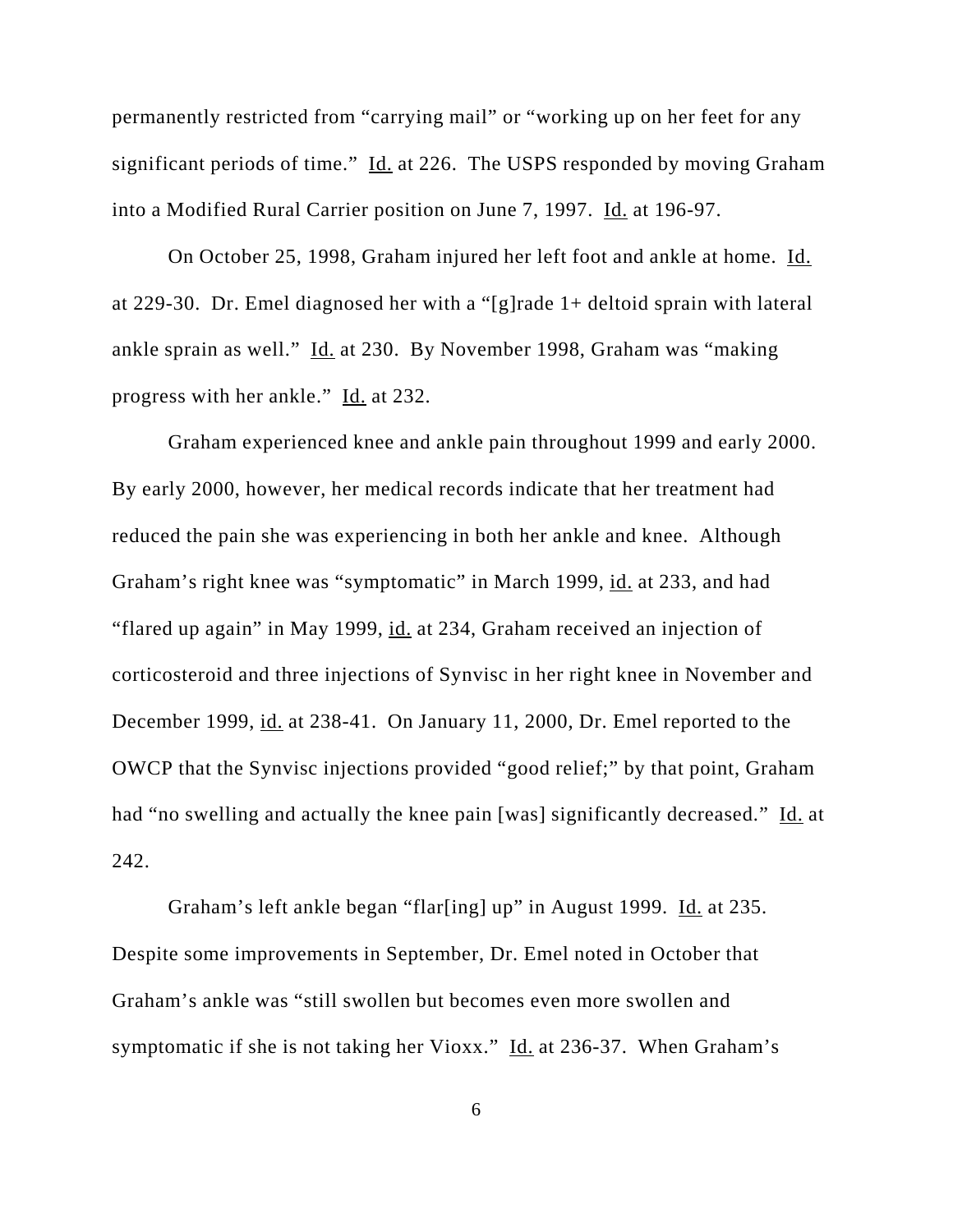ankle was "still causing her pain" on January 11, 2000, Dr. Emel ordered an MRI, which revealed a "ganglion cyst." Id. at 243, 248-49. Graham underwent cyst removal and biopsy surgery in late February 2000. Id. at 257. Her follow-up evaluation on March 21, 2000 indicated that Graham "overall [was] doing significantly better in terms of her former discomfort." Id. at 260. In addition, the operating physician had indicated in his consultation notes that Graham would likely be able to return to work within weeks after this procedure. Id. at 249.

Graham's leave of absence commenced on July 17, 2000. Although Dr. Emel indicated in her Family and Medical Leave Act paperwork that Graham suffered from "ankle osteophytes, bone cyst, [and] osteoarthritis knees & ankles," id. at 497, the administrative record does not contain any other description of the change in Graham's condition after her March 21, 2000 follow-up evaluation. With respect to the Elimination Period and shortly thereafter, the administrative record reveals the following documentation:

- On July 26, 2000, Dr. Emel reported to the OWCP that Graham experienced "irritation in her knee." Noting that Graham's ankle surgery "caused her to have to bear more weight on the knee," and that "[h]er ambulation at work seems to exacerbate all this," Dr. Emel gave Graham's knee an injection and noted to check her after two weeks. Id. at 259.
- On July 28, 2000, Graham's ankle was "still having quite a bit of swelling." Dr. Emel gave Graham an injection and noted to check her after two weeks. Id. at 263.
- On August 10, 2000, Graham's ankle and knee had both "improved." Id. at 264-65. Dr. Emel suggested continuing Synvisc injections for her knee because "she does get good relief from that." Id. at 265.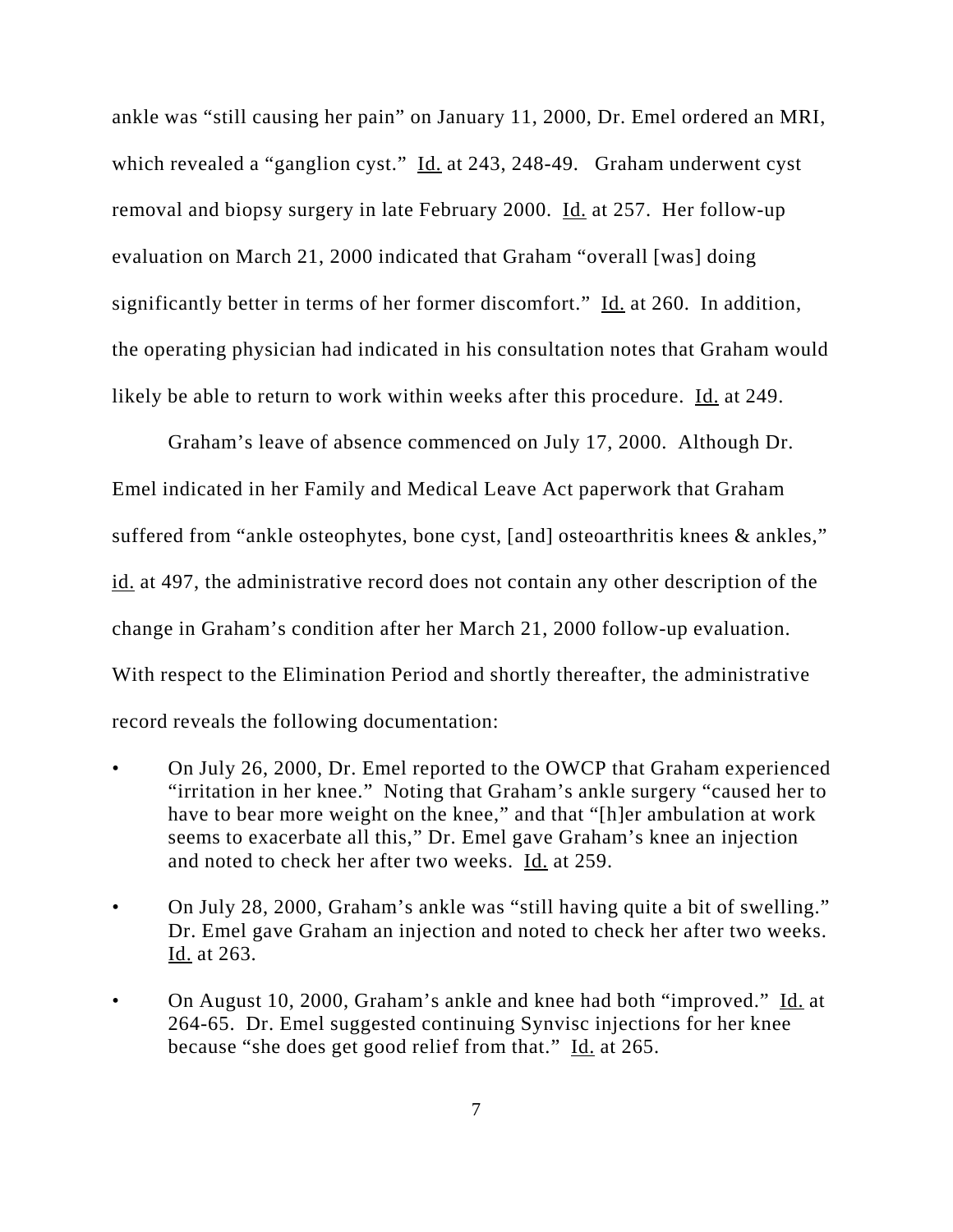- Graham received three more Synvisc injections on August 30, September 7, and September 15. Id. at 266-68.
- On October 13, 2000, Dr. Emel reported to the OWCP that Graham was "only minimally improved. The Synvisc [had] some sort of flare reaction after the last injection, although that subsided." Id. at 269. Dr. Emel continued her medication and treatment for a month.
- On November 10, 2000, Dr. Emel reported that Graham was "about the same. She is still not ready to return to work yet." Graham's knee was "hurting" despite the injections. Id. at 270.
- On November 15, 2000, Dr. Emel noted that Graham's "left ankle and left knee [were] both acting up." Id. at 271. X-rays revealed that the ankle joint "actually look[ed] pretty good," and Dr. Emel gave her ankle an injection. Id.
- On December 5, 2000, Dr. Emel noted that Graham received "good relief" with her left knee pain, but her left ankle "did not respond quite as well." Id. at 272. He noted that "[s]he is still not in a position where she can work." Id.
- On December 12, 2000, Dr. Emel reported to the OWCP that Graham's right knee was "still giving her problems but it has calmed down now." Id. at 273. He concluded that "[s]he is still temporarily totally disabled." Id.
- On January 8, 2001, Dr. Emel reported to the OWCP that Graham "started" having more severe pain" with her right knee. His impression was that Graham had "[d]egenerative joint disease" in her right knee. Id. at 471.

# *Procedural History*

As stated earlier, the USPS reassigned Graham to a Modified Rural Carrier

position on June 7, 1997. The position involved "[g]eneral clerical work for [the]

Maintenance Department[,] [s]imple filing, answering phones, occasional simple

computer use, completion of reports, and other duties as assigned within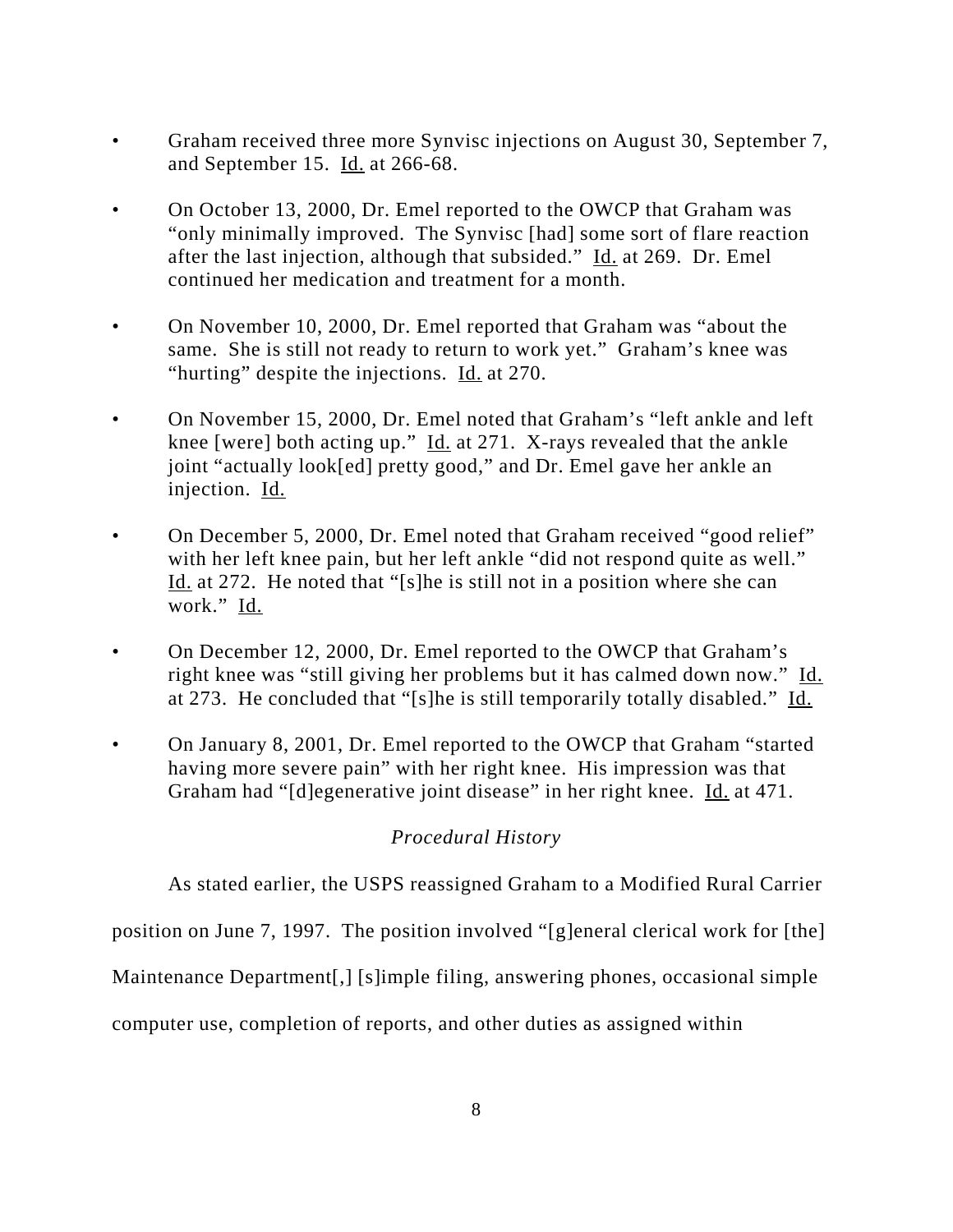documented restrictions." Id. at 196. The physical requirements were "2 hours" each intermittent walk/stand. 1 hour intermittent lift up to 10 lbs. No climb, kneel, twist. Minimal intermittent bend/squat. No push/pull. Sedentary work." Id. Because Graham maintained this position for at least six months prior to her leave of absence, Hartford concluded that it qualified as her "occupation" for determining her eligibility for long term disability benefits. Id. at 1, 475.

Graham applied for disability retirement with the USPS on July 25, 2000. Id. at 575. On July 26, 2000, Dr. Emel wrote to the OWCP, recommending Graham for disability retirement:

> At this point, Mrs. Graham has significant osteoarthritis involving both knees and both ankles. An ambulatory job would be counterproductive for her. She has been on special duty for the last several years. She has given almost 25 years of continuous service to the Postal Service and I really do not think she will be able to continue her work capacities . . . .

Id. at 261-62. The OPM granted Graham disability retirement on December 1, 2000. Id. at 557-58.

Graham applied for disability benefits under the NRLCA plan on October 27, 2000. Id. at 579, 584. As part of its evaluation, Hartford asked the USPS to complete a Physical Demands Analysis Form. Id. at 537. A human resources specialist indicated on the form that "[in] an 8 hour workday, an individual in [the Modified Rural Carrier] position must" sit for eight hours, intermittently stand for two hours (with rest), and intermittently walk for two hours (with rest). Id.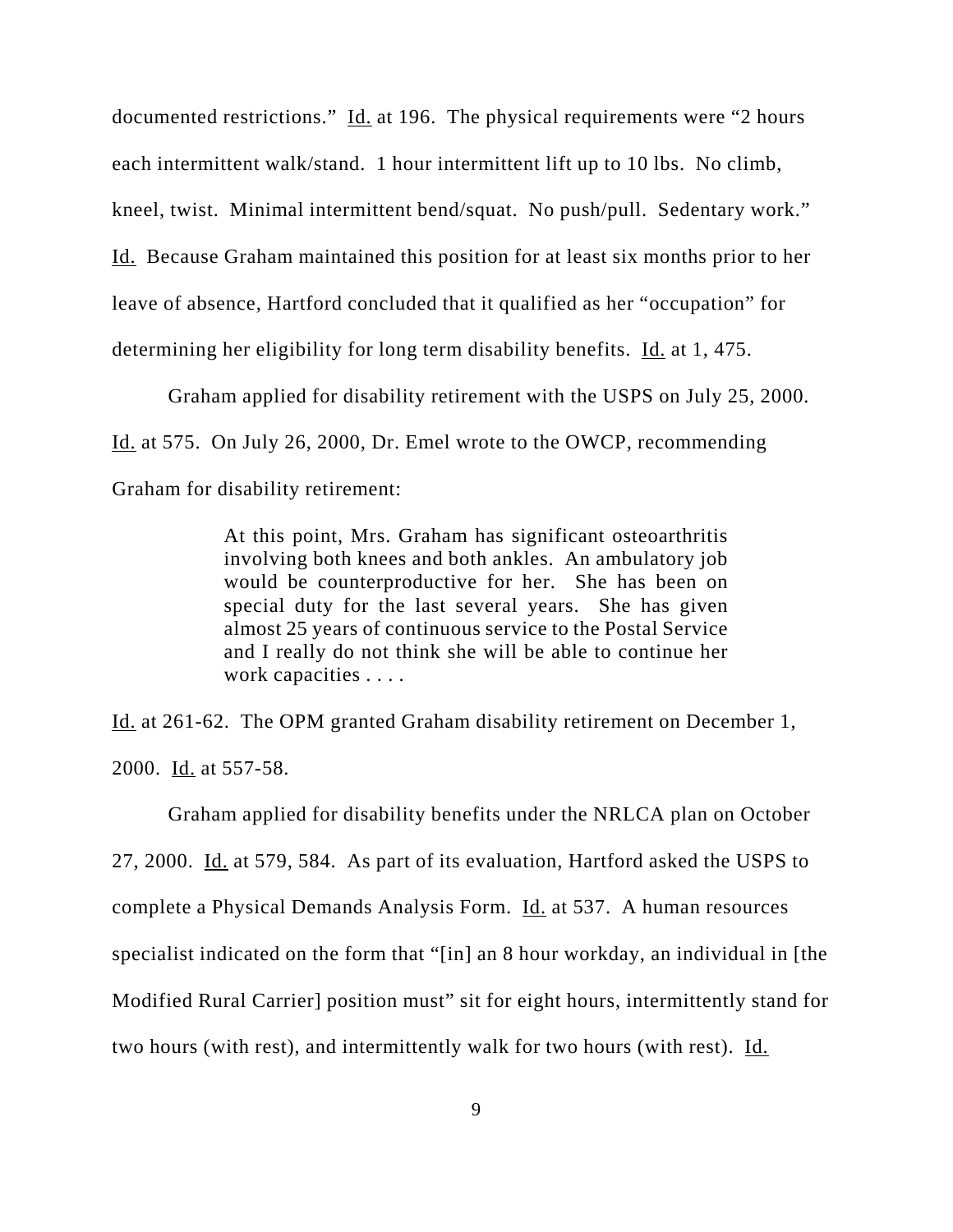Hartford also asked Dr. Emel to complete a Physical Capacities Evaluation Form. When Dr. Emel first completed the form on December 15, 2000, he indicated that Graham could only sit for two hours a day and drive for one hour a day. In total, he indicated that Graham could only work a daily maximum of three hours. Id. at 531. When Dr. Emel completed the form again on December 28, 2000, he indicated that Graham could sit for one hour at a time, for a total of four total hours per day, and Graham could drive for one hour a day. In total, Dr. Emel indicated that Graham could work a daily maximum of four hours. Id. at 514-15.

As a follow-up to these forms, Hartford faxed Dr. Emel the following clarification: "How do [Graham's] conditions of 'ankle osteophytes' and 'osteoarthritis of both knees and ankles' affect her ability to perform a sedentary occupation? Please describe how these conditions affect her ability to sit." Id. at 480. On January 23, 2001, Dr. Emel responded with "no it does not but patient has retired." Id. at 479-80. Principally relying on this follow-up, Hartford denied Graham's claim for benefits on February 28, 2001. Id. at 18.

On April 9, 2001, Graham appealed the denial through Hartford's administrative appeal process. Id. at 447. As part of her appeal, Graham submitted a March 7, 2001 letter from Dr. Emel, which reported that a recent MRI of Graham's left knee revealed "severe chondromalacia of the patellofemoral mechanism." Id. at 448. In Dr. Emel's opinion, this "explain[ed] why any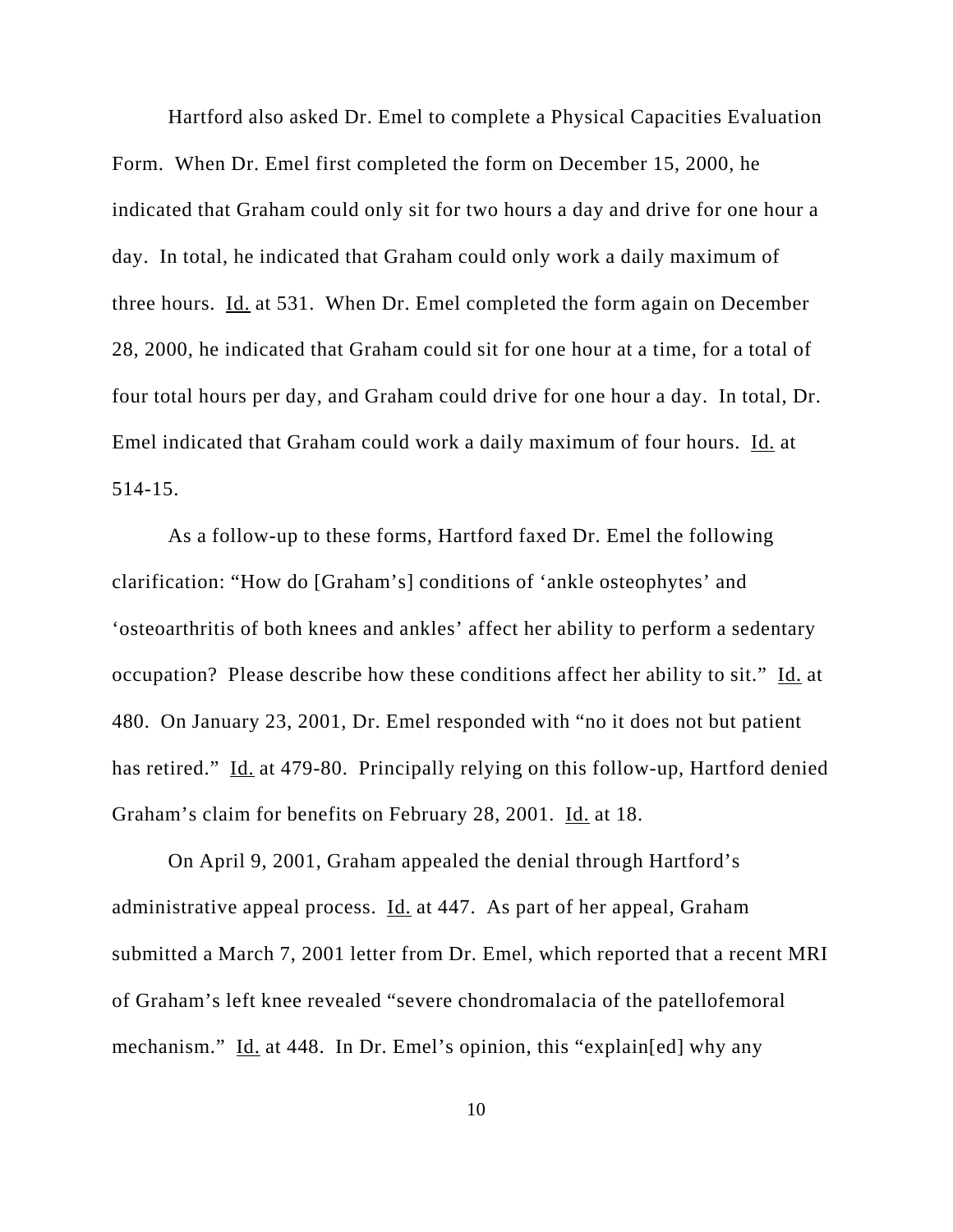prolonged sitting cause[d] [Graham] a great amount of pain and discomfort," and why Graham "cannot continue to work even at her job at the post office since she cannot drive for an hour and really should not sit for more than an hour at any one time." Id. Hartford denied her appeal because Graham's sedentary position was flexible enough to allow her to "stand or walk as needed." Id. at 442-44. Graham appealed again on September 26, 2001, asking Hartford to "review ALL the information," and claiming that her injuries caused sleeping problems. Id. at 439-40. Hartford denied her appeal again because Graham provided no medical evidence of a sleep disorder and none of her medical records evidenced the severity of pain she claimed to experience. Id. at 388-90. Graham appealed again on February, 21, 2003, but Hartford denied that appeal because she had exhausted the plan's administrative remedies. Id. at 350.

Graham brought suit against Hartford in the United States District Court for the Northern District of Oklahoma, asserting a state law claim for breach of the duty of good faith and fair dealing. On April 22, 2005, the district court concluded that the NRLCA disability benefits plan did not qualify for ERISA's "governmental plan" exemption. As a result, ERISA preempted Graham's state law claim, and Graham was restricted to pursuing a claim for benefits under 29 U.S.C. § 1132(a). After reviewing Graham's administrative record, the district court concluded that Hartford's denial of disability benefits was arbitrary and capricious, and remanded the case to the plan administrator for a full and fair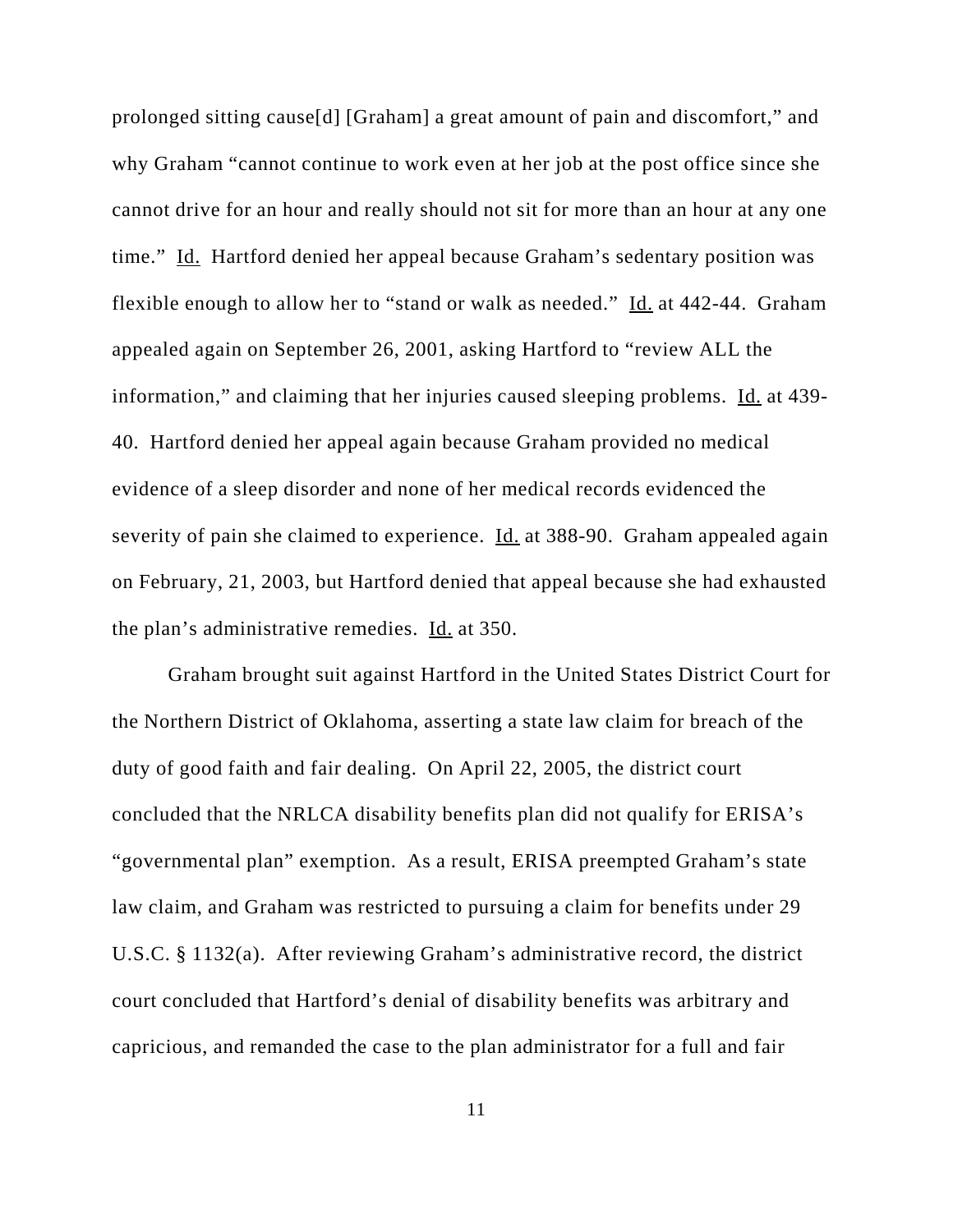determination of her claim. Graham appealed, but we dismissed her appeal for lack of appellate jurisdiction. Graham v. Hartford Life & Accident Ins. Co., 501 F.3d 1153, 1154 (10th Cir. 2007); cert. denied, 128 S. Ct. 1650 (2008).

On remand, Hartford retained Dr. Stephen A. Silver, M.D., a board certified orthopedic surgeon, to examine Graham's medical records to define her "functional limitations" both during and beyond the Elimination Period (July 16, 2000 through October 14, 2000). A.R. at 170. In his report, Dr. Silver summarized the records that he reviewed, and reported that he spoke to Dr. Emel about Graham's condition. Dr. Emel indicated that Graham "can sit for an unlimited period of time but can stand for no longer than approximately 15 minutes and [can] walk for no more than 15 minutes. He feels that she cannot lift anything more than 10 lbs. due to a problem with respect to her back." Id. at 174. After reciting Dr. Emel's opinion, Dr. Silver then reached the following conclusion with respect to Graham's physical limitations:

> It is my opinion that based on the information provided that Shirley Graham [was] capable of sedentary level activity from 7-16-00 to 10-14-00 where she can sit for unlimited periods of time and lift up to 10 lbs. It is my opinion she can perform some form of ambulation around her office for approximately 15 to 20 minutes as noted by Dr. Emel. She can engage in fine manipulation with respect to her hands. In summary, it is my opinion that both the information provided as well as conversation with Dr. Emel bear out this woman having a capacity for sedentary work from 7-16-00 to 10-14-00 and beyond.

Id. at 174.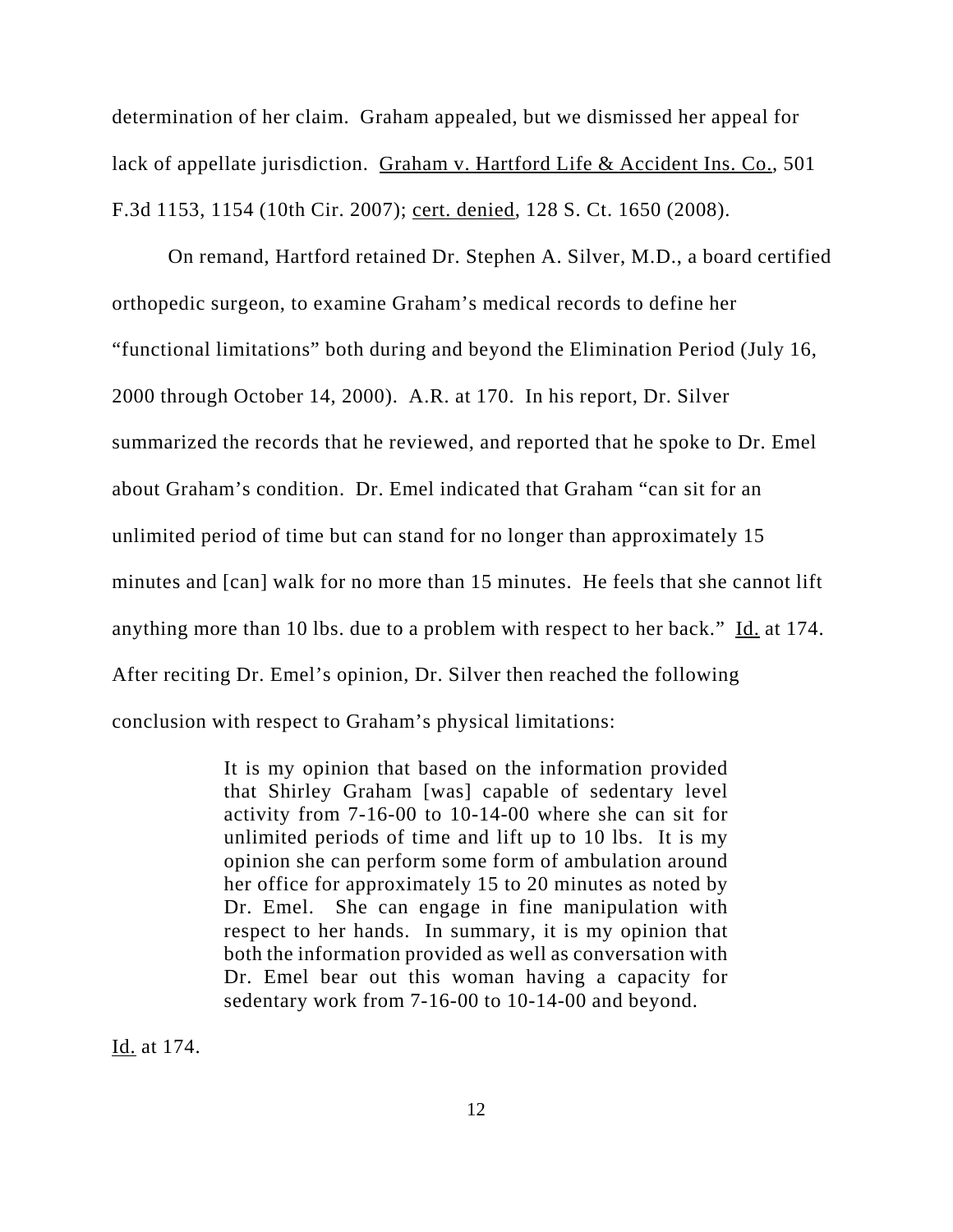In response to this report, Hartford asked Dr. Silver three clarifying questions. First, Hartford asked if Dr. Emel's opinion specifically addressed Graham's limitations during the Elimination Period. Id. at 162. Dr. Silver responded that when he spoke with Dr. Emel he was "not sure [Dr. Emel] remembered 8 years earlier. He did not go back thru the medical records." When Dr. Silver again contacted Dr. Emel for further clarification, Dr. Emel said that although Graham "was 50lbs heavier at that time," Dr. Emel "felt the restrictions would probably be the same but did not elaborate." Id.

Second, in light of the conflicting Physical Capacities Evaluation Forms that Dr. Emel had previously completed, Hartford asked if Dr. Emel agreed that during the Elimination Period Graham could sit "most of the time in an 8 hour day if she could change positions whenever necessary." Id. at 162. Dr. Silver's answer was "see [answer]  $#1."$  Id. at 163.

Third, Hartford asked Dr. Silver to clarify his conclusion that Graham could perform ambulatory activity for approximately 15-20 minutes a day. Id. Dr. Silver responded that "Dr. Emel feels the claimant can sit for 8 hours a day and stand/walk [for] 15-30 minutes 3 to 4 times daily but not on a frequent basis. I concur with Dr. Emel on this." Id.

 Hartford again denied Graham disability benefits on July 24, 2008. Id. at 1-9. Hartford concluded that after reviewing the documents in the claim file, obtaining independent physician review, and further consulting with Dr. Emel, "it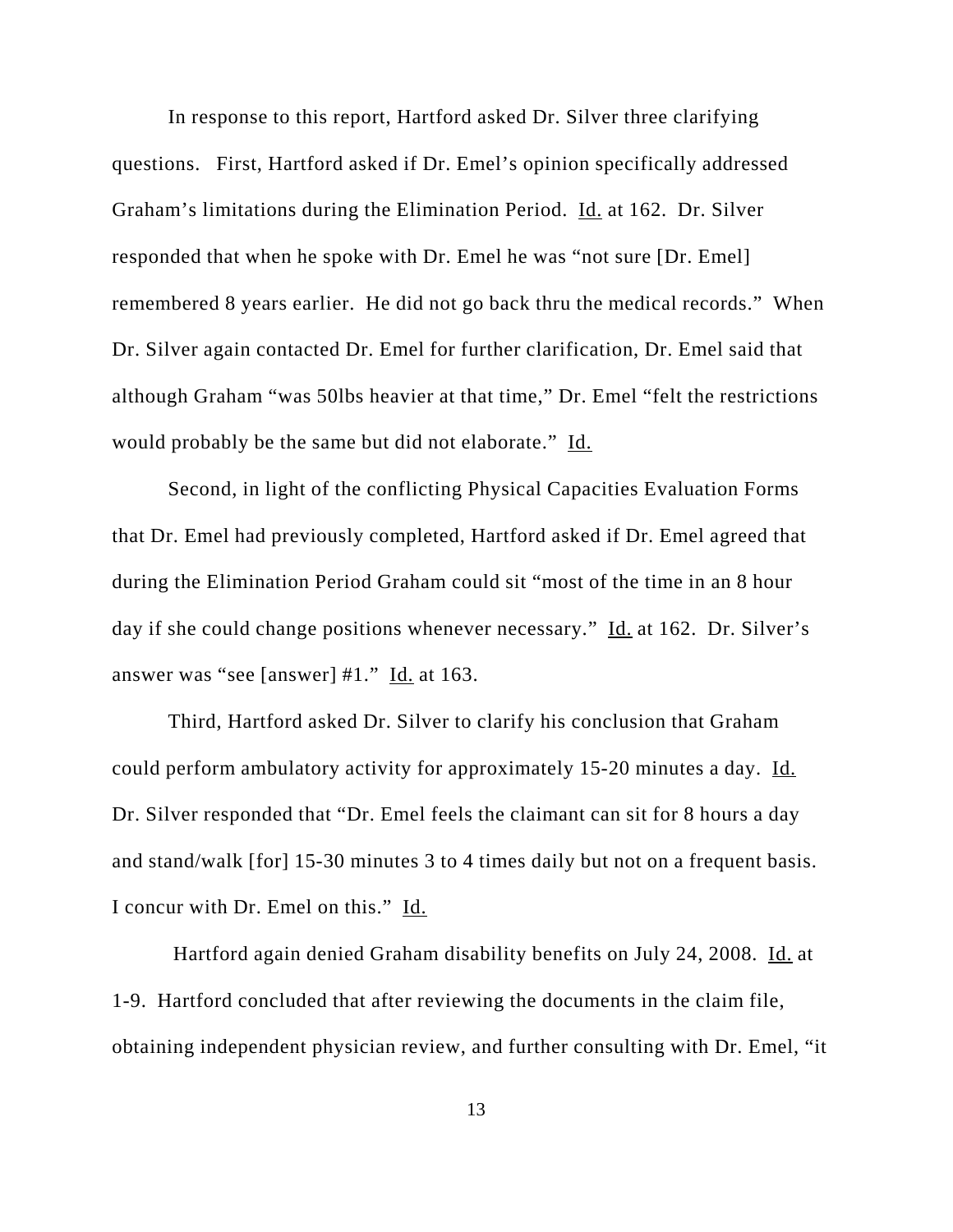appears that for the period 7/16/00 through 10/14/00 Ms. Graham was functionally capable of performing the duties of her sedentary occupation of Modified Rural Carrier." Id. at 9. Hartford's denial letter reflects that it considered two additional pieces of correspondence from Dr. Emel that are pertinent to this appeal. The first is an August 1, 2002 letter, purportedly authored by Dr. Emel, $3$  that explains that Graham "is really not capable of doing even sedentary work for long periods of time. Her knees are rapidly deteriorating and will require a total joint arthroplasty probably in the next three to five years." Id. at 275. The letter further stated "[t]here is no gainful employment for her to do at the post office." Id. The second is a January 28, 2004 letter from Dr. Emel, explaining that Graham had suffered metatarsal fractures in her feet, and opining that Graham "has been unemployable for the last 2-3 years at least." Id. at 277.

Graham again brought suit against Hartford, asserting an action for benefits under 29 U.S.C. § 1132(a)(1)(B), and state law claims for breach of an insurance contract and bad faith. On October 29, 2008, the district court determined that ERISA preempted Graham's breach of contract and bad faith claims, as well as her request for punitive damages. The district court also determined that Graham had no Seventh Amendment right to a jury trial on her § 1132(a)(1)(B) claim for

<sup>&</sup>lt;sup>3</sup> The photocopy contained in the record does not indicate who signed the letter.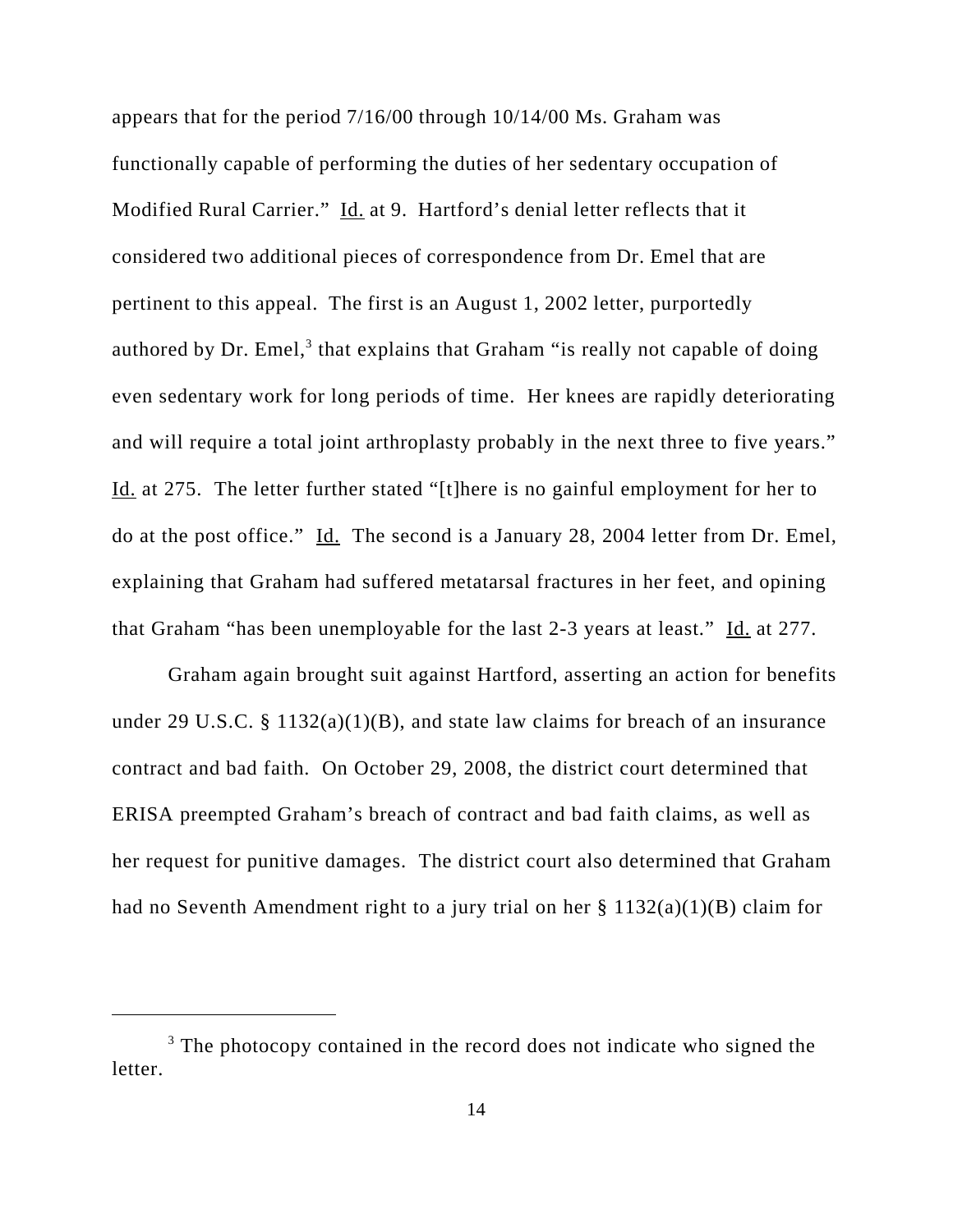benefits. On March 13, 2009, the district court ruled that Hartford's denial of benefits was not arbitrary and capricious.

#### II

Graham first challenges the district court's determination that the NRLCA disability benefits plan did not qualify for ERISA's "governmental plan" exemption. This is a legal conclusion we review de novo. Gualandi v. Adams, 385 F.3d 236, 242 (2d Cir. 2004).

Title I of ERISA, which "governs the Protection of Employee Benefit Rights" at issue in this dispute, Esden v. Bank of Boston, 229 F.3d 154, 173 n.23 (2d Cir. 2000) (quotations omitted), applies to "any employee benefit plan if it is established or maintained . . . by any employee organization or organizations representing employees engaged in commerce or in any industry or activity affecting commerce," 29 U.S.C. § 1003(a)(2). However, an employee benefit plan is exempt from the provisions of Title I if it qualifies as a "governmental plan." Id.  $\S$  1003(b)(1). The parties do not dispute that unless the NRLCA benefits plan qualifies as a governmental plan, ERISA governs its administration.

Title I of ERISA defines a "governmental plan" as "a plan established or maintained for its employees by the Government of the United States, by the government of any State or political subdivision thereof, or by any agency or instrumentality of any of the foregoing." 29 U.S.C. § 1002(32). ERISA's definition of a "governmental plan" "focuses on the public entity . . . that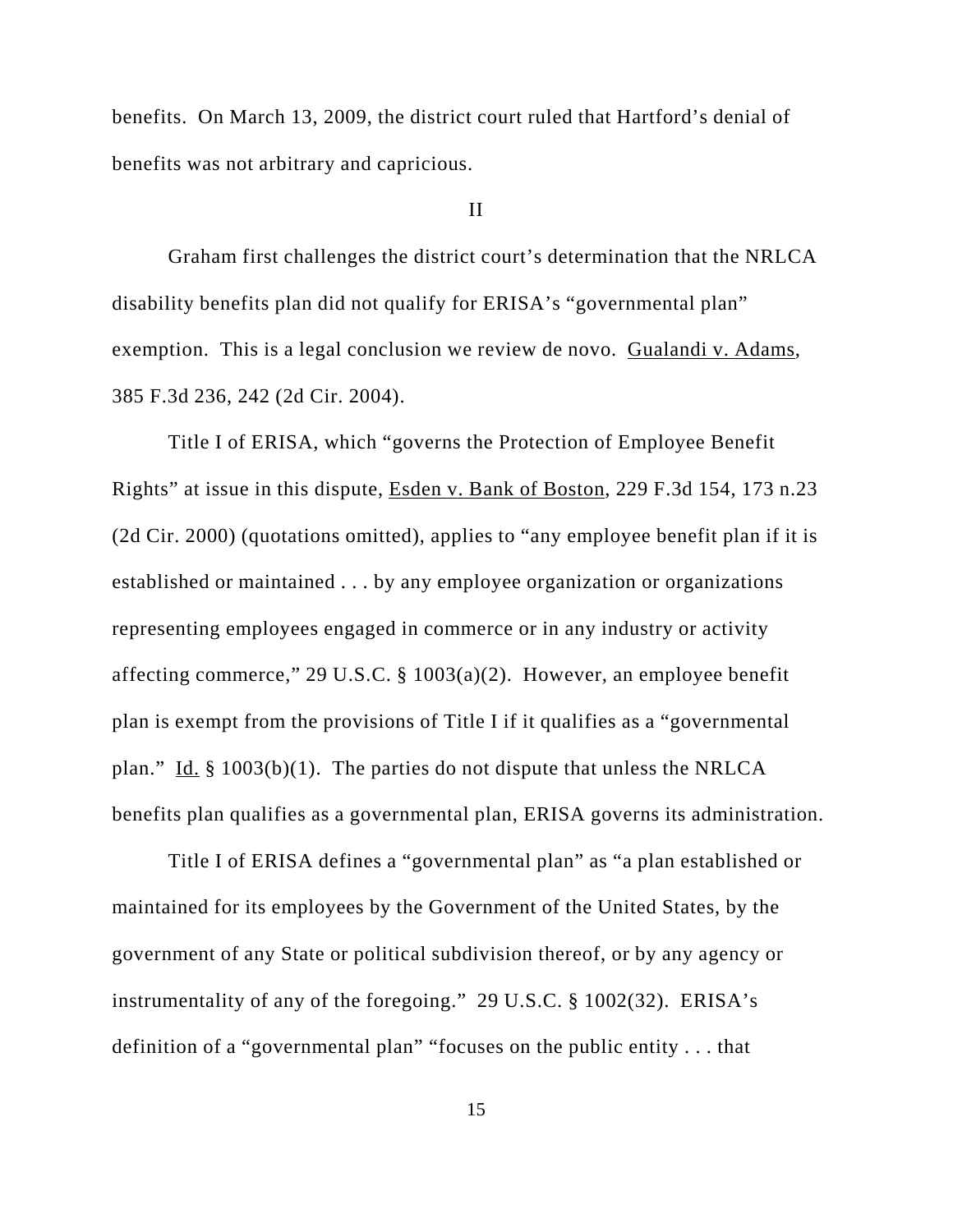'established or maintained' the plan. ERISA deems these *publicly-spawned* plans to be exempt." McGraw v. Prudential Ins. Co. of Am., 137 F.3d 1253, 1257 (10th Cir. 1998) (emphasis added). The definition of a "governmental plan" also creates a disjunctive standard: "a plan need only be established *or* maintained by a governmental entity in order to constitute a governmental plan." Gualandi, 385 F.3d at 242 (emphasis in original). In light of this emphasis, the issue becomes whether the USPS "established or maintained" the NRLCA disability benefits plan for its employees.

It is apparent that the USPS did not "establish" the NRLCA disability benefits plan. The plan was also not the product of collective bargaining; instead, the NRLCA contracted separately with Hartford to provide disability benefits. Cf. Lovelace v. Prudential Ins. Co. of Am., 775 F. Supp. 228, 229 (S.D. Ohio 1991) ("A plan established by a government employer through collective bargaining meets the ERISA 'governmental plan' requirements"). The USPS did not contribute payments toward the disability insurance premiums; rather, its rural letter carriers authorized deductions from their paychecks to pay for them. Cf. Gualandi, 385 F.3d at 244 ("[E]xclusive governmental funding is enough to constitute governmental establishment of a plan."); Fromm v. Principal Health Care of Iowa, Inc., 244 F.3d 652, 653 (8th Cir. 2001) (per curiam) ("Because the City paid the insurance premiums under the health care plan selected by the employees, the plan is deemed to be established and maintained by the City.").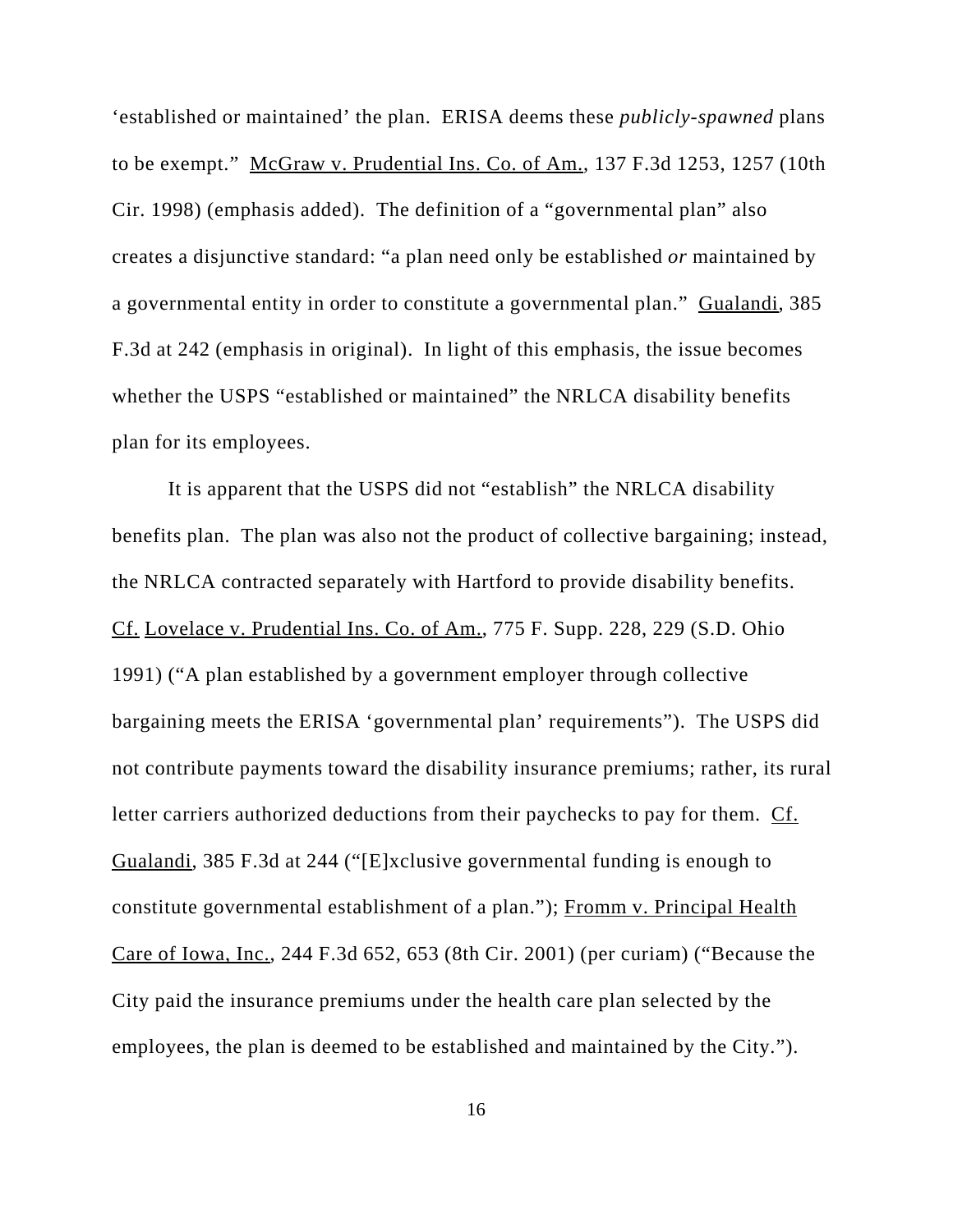Conceding that the USPS did not "establish" the plan, Graham instead argues that the USPS "maintains" the plan because it plays an "integral part of the [p]lan's operation." Aplt.'s Reply at 12.

Upon review of the plan documentation, we find no support for the view that the USPS "maintains" the plan. While the certificate of insurance designated the NRLCA as the policyholder and Hartford as the insurer, it only named the USPS as the employer. The explanatory brochure accompanying the NRLCA invitation letter indicated that the plan was "[a]rranged and [a]dministered by" the NRLCA's Group Insurance Department. R. at 118. In fact, the USPS's only involvement with the administration of the disability benefits plan is to make payroll deductions and to release to Hartford any information necessary for enrollment in and administration of the plan. This involvement is minor, almost clerical, and it is insufficient to support the conclusion that the USPS "maintains" the plan.

Graham fails to cite any authority that supports her assertion that the forwarding of payroll deductions and the release of employee information constitutes "maintaining" a plan under § 1002(32). She relies on several Department of Labor Advisory Opinions for the idea that a governmental plan "also includes a plan administered by an 'employee organization' . . . that provides benefits exclusively to employees of a [governmental entity] who are also the only members of the employee organization, provided that the plan is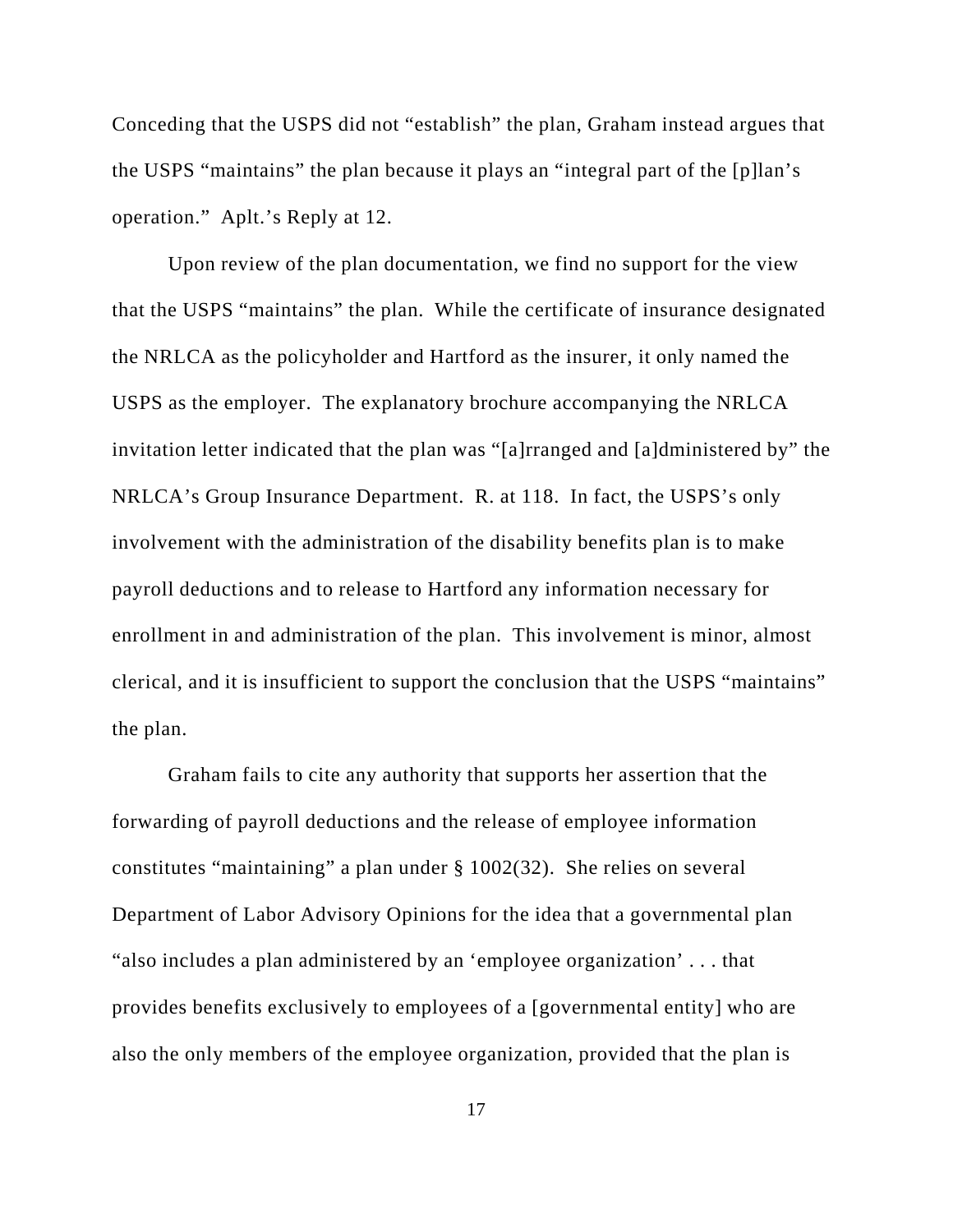funded exclusively by the government and by the government's employees who are members of the sponsoring employee organization." Dep't of Labor ERISA Op. Letter No. 99-15A (Nov. 19, 1999), 1999 WL 1252003 at \*2. We note that "[a]gency opinion letters 'do not warrant Chevron-style deference;" instead, agency opinion letters warrant "'respect . . . only to the extent that those interpretations have the power to persuade.'" Clements v. Serco, Inc., 530 F.3d 1224, 1229 (10th Cir. 2008) (quoting Christensen v. Harris County, 529 U.S. 576, 587 (2000)). We do not find these advisory opinions persuasive because they each rest upon a factual predicate which differs from the facts of the case at hand: each of the advisory opinions that Graham references concern benefit plans established pursuant to a collective bargaining agreement where the governmental employer at least partially contributes to the plans on behalf of its employees.<sup>4</sup>

 $4$  See Dep't of Labor ERISA Op. Letter No. 2000-06A (May 17, 2000), 2000 WL 744360 at \*3 (concluding that three plans established for patrol officers qualified as governmental plans because each plan was established pursuant to a collective bargaining agreement with the city, the city provided all of the contributions to the plan except for the contributions covering the plans' private sector participants, and the city exercised oversight control over the plans); Dep't of Labor ERISA Op. Letter No. 2000-04A (Mar. 30, 2000), 2000 WL 1154961 at \*2 (concluding that a plan qualified as a governmental plan because it was maintained pursuant to a collective bargaining agreement and was "substantially funded by contributions from the City with the remaining contributions being made by the Plan's participants"); Dep't of Labor ERISA Op. Letter No. 99-15A (Nov. 19, 1999), 1999 WL 1252003 at \*2 (noting that a school district fund was a governmental plan because it was established pursuant to collective bargaining that required the school district to contribute to the fund on behalf of each employee, even though the fund covered one non-governmental employee); Dep't of Labor ERISA Op. Letter No. 95-25A (Oct. 3, 1995), 1995 WL 582729, at \*2-3 (continued...)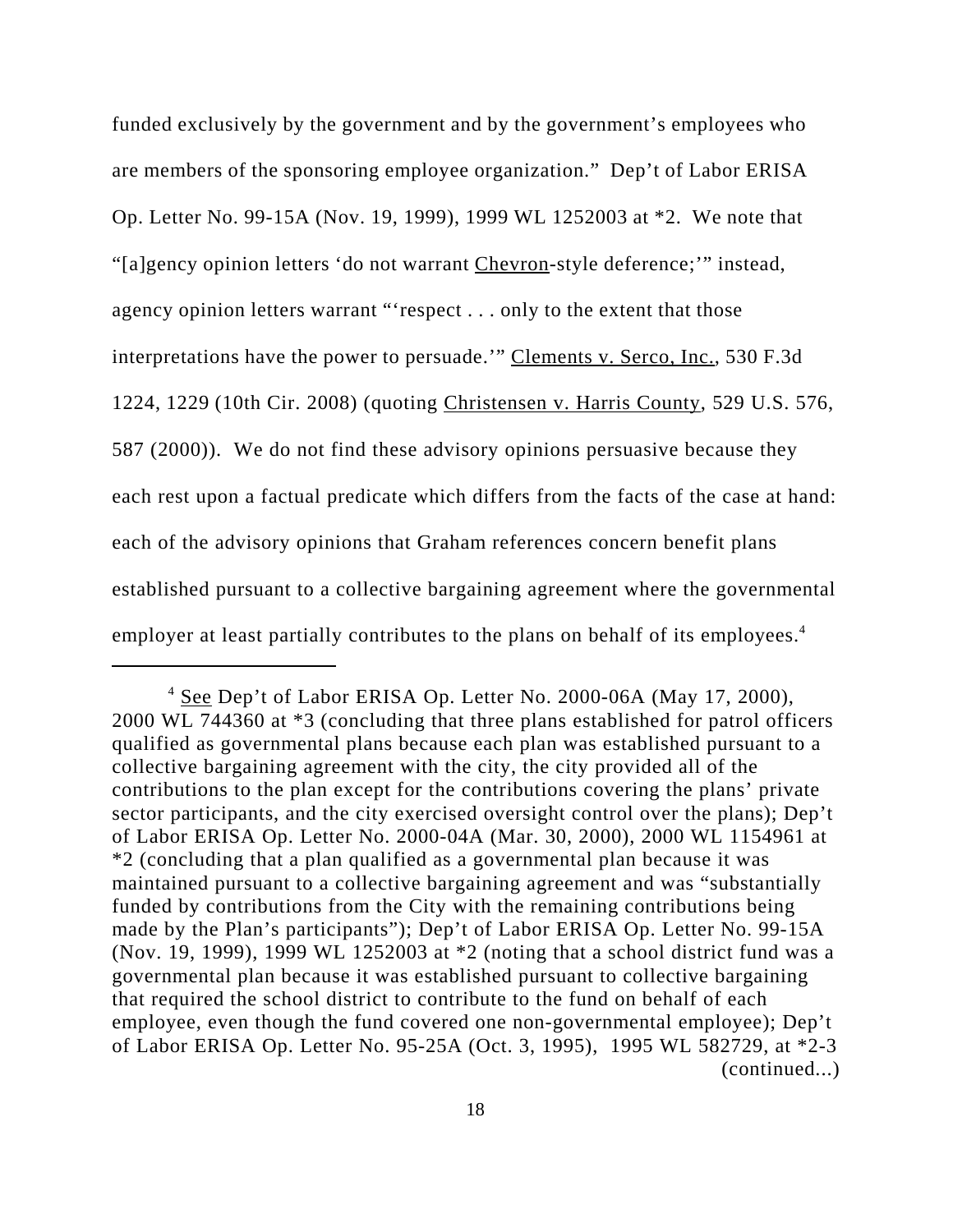Accordingly, we reject Graham's argument that the NRLCA disability benefits plan qualifies as a "governmental plan."

## III

Graham next argues that district court improperly determined that she was

not entitled to a jury trial on her claim for disability benefits pursuant to 29

U.S.C. §  $1132(a)(1)(B)$ . This is a question of law that we review de novo.

Adams v. Cyprus Amax Minerals Co., 149 F.3d 1156, 1158 (10th Cir. 1998).

This court, along with several of our sister circuits, has concluded that the

Seventh Amendment guarantees no right to a jury trial in a  $\S$  1132(a)(1)(B) action

for benefits.<sup>5</sup> In our decision in Adams, the plaintiffs brought an action for

4 (...continued)

 $5$  See, e.g., Reese v. CNH Am. LLC, 574 F.3d 315, 327 (6th Cir. 2009) (reaffirming its prior holding that "the Seventh Amendment does not guarantee a jury trial in ERISA and LMRA cases because the relief is equitable rather than legal"); McDougall v. Pioneer Ranch Ltd. P'ship, 494 F.3d 571, 576 (7th Cir. 2007) ("The general rule in ERISA cases is that there is no right to a jury trial because ERISA's antecedents are equitable, not legal.") (quotations and citations omitted); Thomas v. Or. Fruit Prods. Co., 228 F.3d 991, 997 (9th Cir. 2000) ("[W]e hold that the remedies available to a participant or beneficiary under ERISA are equitable in nature and the Seventh Amendment does not require that a jury trial be afforded for claims made by participants or beneficiaries."); Tischmann v. ITT/Sheraton Corp., 145 F.3d 561, 568 (2d Cir. 1998) ("[C]ases involving ERISA benefits are inherently equitable in nature, not contractual, and [] no right to jury trial attaches to such claims.") (quotations and citations (continued...)

<sup>(</sup>concluding that benefit arrangements maintained by a police officer's relief association were governmental plans; even though the association did not have a collective bargaining agreement with the police department, the police department was required, pursuant to collective bargaining agreements with other employee organizations, to contribute the majority of funding to the benefit arrangements).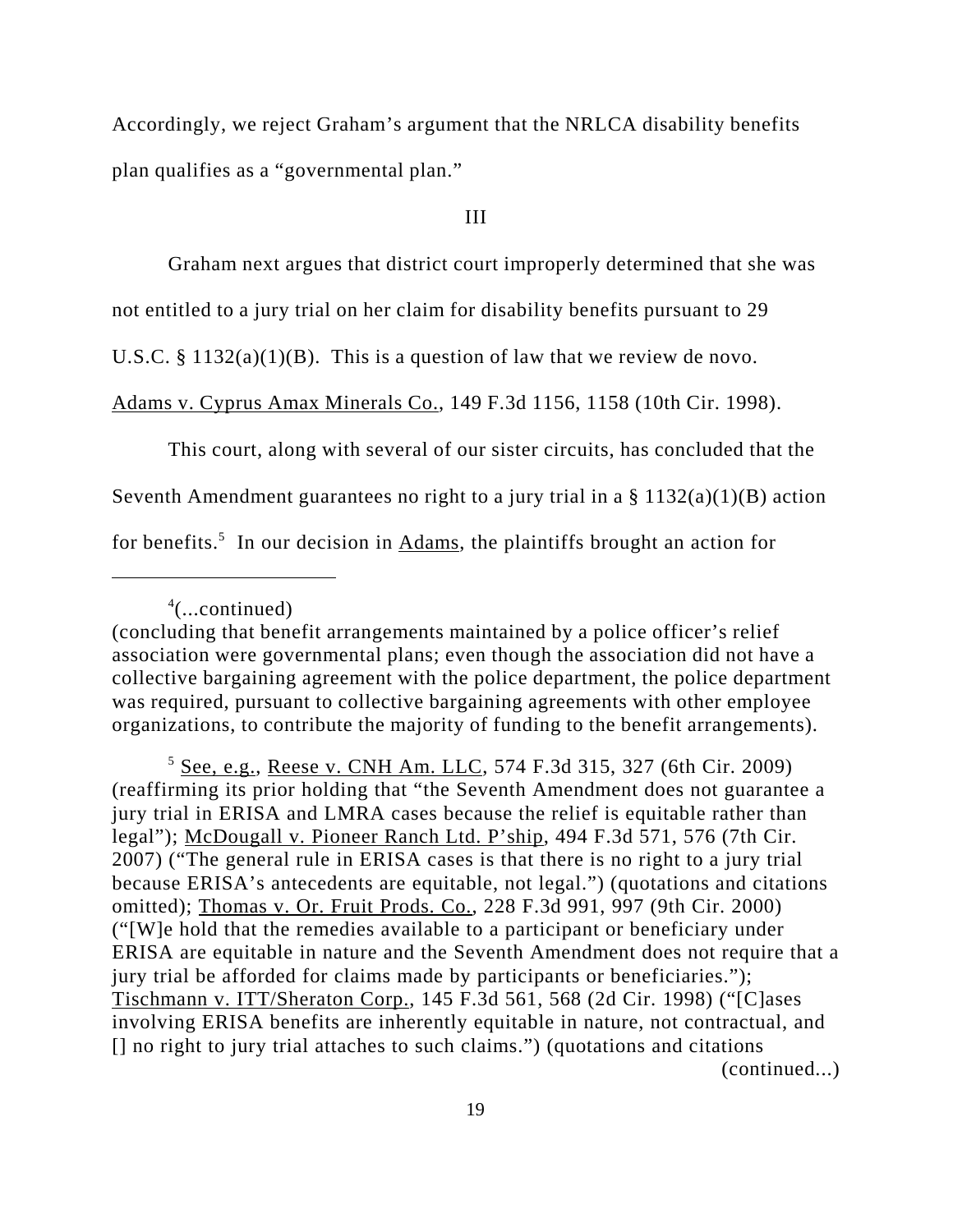benefits under § 1132(a)(1)(B) contending that they satisfied the definition of "corporate employees" contained in an enhanced severance plan. In determining that there was no right to a jury trial for such a claim, we outlined the legal standard governing the right to a jury trial under the Seventh Amendment as follows:

> The Seventh Amendment preserves the right of trial by jury in Suits at common law, where the value in controversy shall exceed twenty dollars. . . . [T]he Seventh Amendment applies to actions brought to enforce statutory rights that are analogous to common-law causes of action ordinarily decided in English law courts in the late 18th century, as opposed to those customarily heard by courts of equity or admiralty. To determine whether a particular statutory action more closely resembles an 18th century case tried in a court of law or one tried in a court of equity, we must examine both the nature of the statutory action and the remedy sought. The more important factor is whether the remedy sought is legal or equitable in nature.

Id. at 1159 (citations, internal quotations, and alterations omitted). Applying this

standard, we concluded that the plaintiffs'  $\S 1132(a)(1)(B)$  action was equitable in

nature because the "threshold determination of whether Plaintiffs [were] eligible

 $5$ (...continued)

omitted); Blake v. Unionmutual Stock Life Ins. Co. of Am., 906 F.2d 1525, 1526 (11th Cir. 1990) (per curiam) ("[T]his Circuit has held that plaintiffs are not entitled to a jury trial under ERISA when the issue is whether it was arbitrary or capricious for benefits to be denied."); Turner v. CF & I Steel Corp., 770 F.2d 43, 47 (3d Cir. 1985) ("[N]o jury trial is required in suits under  $\S$  502(a)(1)(B) by a beneficiary or participant against a trustee."); In re Vorphal, 695 F.2d 318, 320-22 (8th Cir. 1982) ("[W]e conclude that a jury trial is not required under section 502.").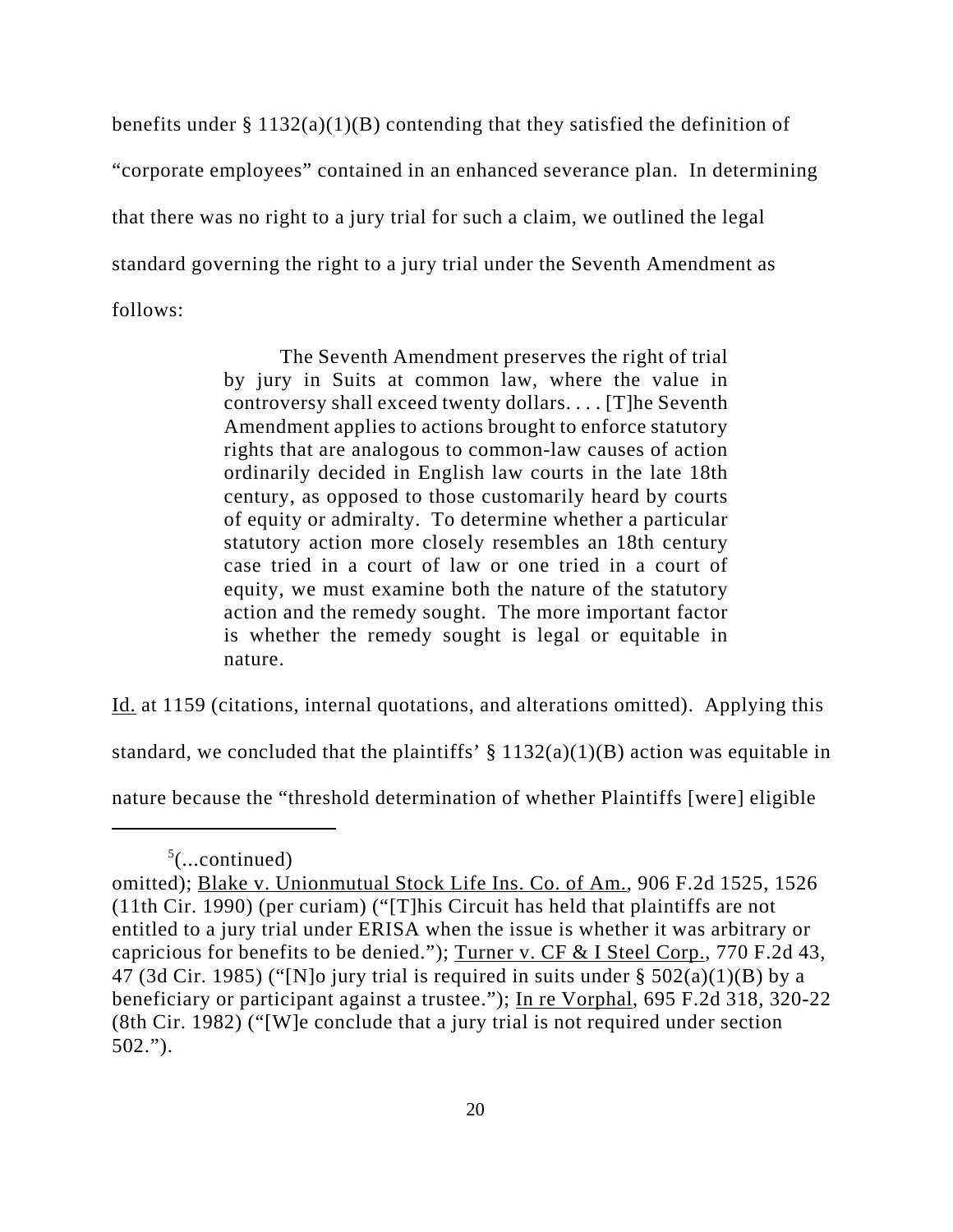to receive assets held in trust by the Defendants . . . must be guided by principles of trust law." Id. at 1161. The remedy sought, which was the recovery of benefits, was also equitable because it was "better characterized as equitable/restitutionary versus legal/compensatory relief." Id. at 1162.

Notwithstanding our precedent, Graham argues that we should revisit this issue in light of the Supreme Court's decision in Great-West Life & Annuity Insurance Co. v. Knudson, 534 U.S. 204 (2002). Knudson analyzed the nature of a cause of action under  $\S 1132(a)(3)$ ; it did not address the nature of a beneficiary's cause of action under  $\S 1132(a)(1)(B)$ , and therefore did not directly impact our prior ruling in Adams. See Reese, 574 F.3d at 327 ("Knudson, first and foremost, is not a Seventh Amendment case."). Nonetheless, Graham points to a specific concluding remark in Knudson in which the Court, comparing the statutory language of subsection § 1132(a)(3) with § 1132(a)(1)(B), noted that  $(a)(1)(B)$ 's language is "without reference to whether the relief sought is legal or equitable." Id. at 221. Building upon this statement, Graham argues that "most actions by beneficiaries are really for money obligations under the terms of a contract," and thus are "legal in nature, rather than equitable." Aplt.'s Br. at 39.

We reject this argument because it ignores the equitable underpinnings of a § 1132(a)(1)(B) action for benefits. "ERISA abounds with the language and terminology of trust law." Firestone Tire & Rubber Co. v. Bruch, 489 U.S. 101, 110 (1989). For example, the statute generally requires that "all assets of an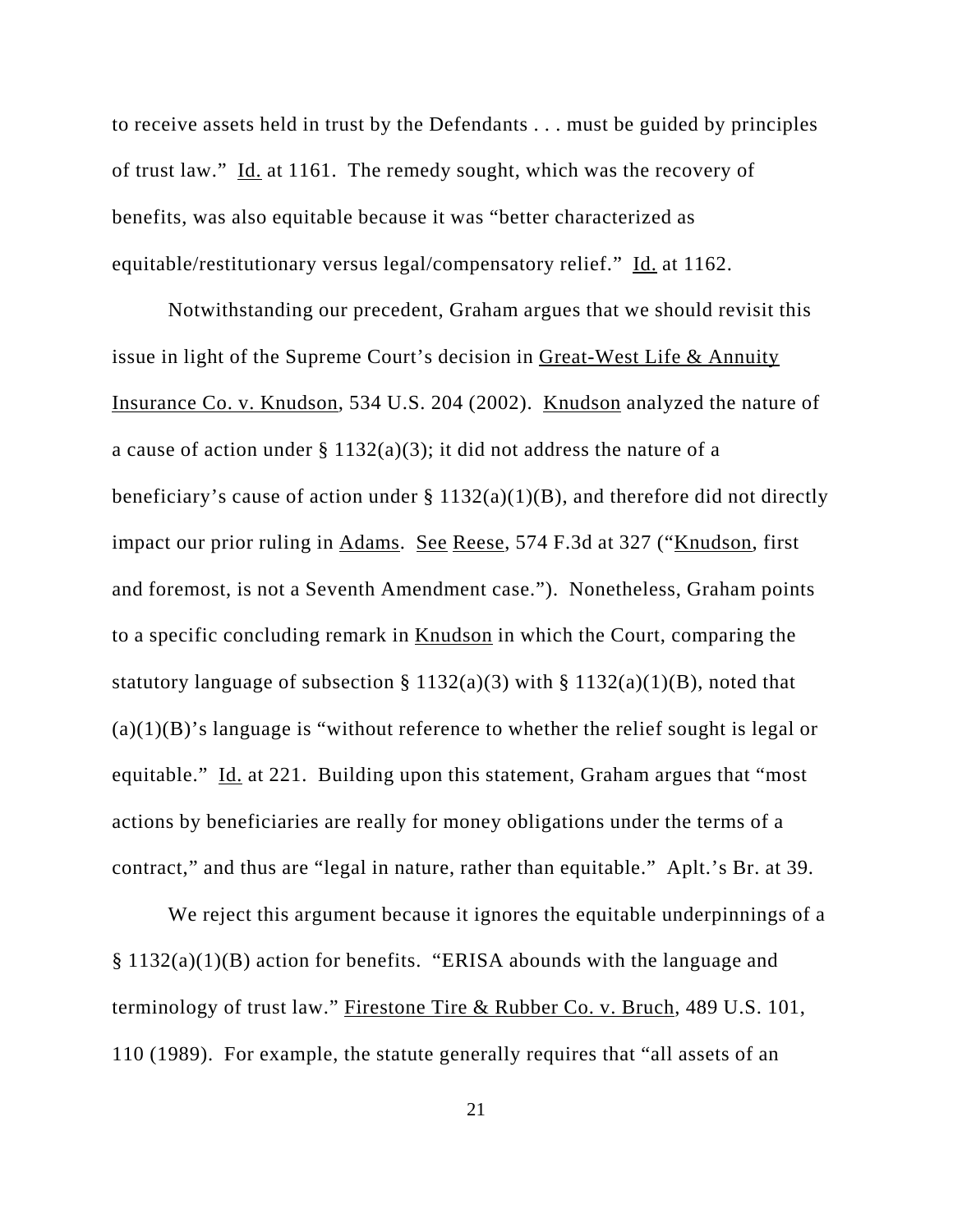employee benefit plan shall be held in trust by one or more trustees," 29 U.S.C. § 1103(a), and that each benefit plan is "established and maintained pursuant to a written instrument" that names a fiduciary with the "authority to control and manage the operation and administration of the plan," 29 U.S.C.  $\S 1102(a)(1)$ . Additionally, ERISA's "fiduciary responsibility provisions codify and make applicable to ERISA fiduciaries certain principles developed in the evolution of the law of trusts." Firestone, 489 U.S. at 110 (quotations, citations, and alterations omitted). Because "Congress borrowed from the common law of trusts in enacting ERISA," Varity Corp. v. Howe, 516 U.S. 489, 528 (1996), trust law often provides a useful starting point interpreting its statutory provisions. See Beck v. PACE Int'l Union, 551 U.S. 96, 101 (2007) (noting that whether an employer is functioning as a plan sponsor or plan administrator "is an inquiry that is aided by the common law of trusts which serves as ERISA's backdrop"); Varity Corp., 516 U.S. at 497 ("[W]e believe that the law of trusts will often inform, but will not necessarily determine the outcome of, an effort to interpret ERISA's fiduciary duties."); Firestone, 489 U.S. at 111 ("In determining the appropriate standard of review for actions under  $\S 1132(a)(1)(B)$ , we are guided by principles of trust law.").

As we recognized in Adams, it is not surprising, given ERISA's trust law antecedents, that "courts consistently have characterized ERISA actions, including  $\S 1132(a)(1)(B)$  actions, akin to common law trust actions and thus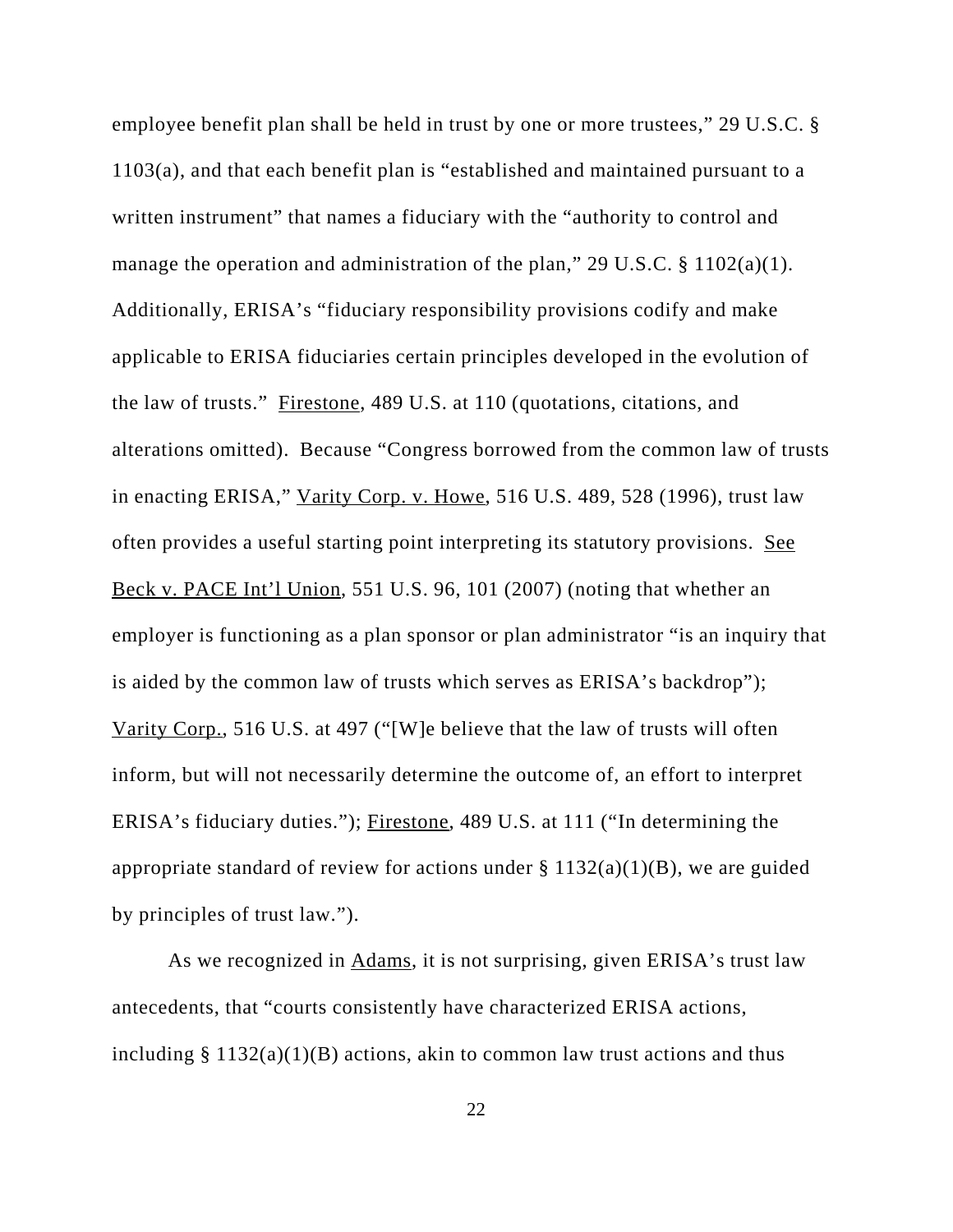governed by common law trust principles." 149 F.3d at 1160. Framed in this light, we have decided that the proper common law analogue for a §  $1132(a)(1)(B)$  claim for benefits is "an action to enforce a trust," id. at 1162, which at common law was an equitable action given that "the courts of equity had exclusive jurisdiction over virtually all actions by beneficiaries for breach of trust." Mertens v. Hewitt Assocs., 508 U.S. 248, 255 (1993). The remedy for such an action was also equitable; as the Restatement (Second) of Trusts §§ 197- 98 (1959) confirms, except in limited circumstances where the trustee has a duty to pay money or to transfer property "immediately and unconditionally" to a beneficiary, the "remedies of a beneficiary against the trustee are exclusively equitable." Accordingly, given the equitable nature of Graham's claim for benefits, Graham has no right to a jury trial on her  $\S 1132(a)(1)(B)$  action for benefits. That Graham seeks money damages does not alter this conclusion because while it is true that money damages are "the classic form of *legal* relief," "[i]t is also true that money damages were available in those courts [of equity] against the trustee." Mertens, 508 U.S. at 255-56 (emphasis in original).

#### IV

The district court concluded that Hartford's ultimate denial of disability benefits was predicated on a reasoned basis and supported by substantial evidence because Dr. Silver's independent examination of Graham's medical records was reliable, and Dr. Emel's conclusions did not necessarily contradict Dr. Silver's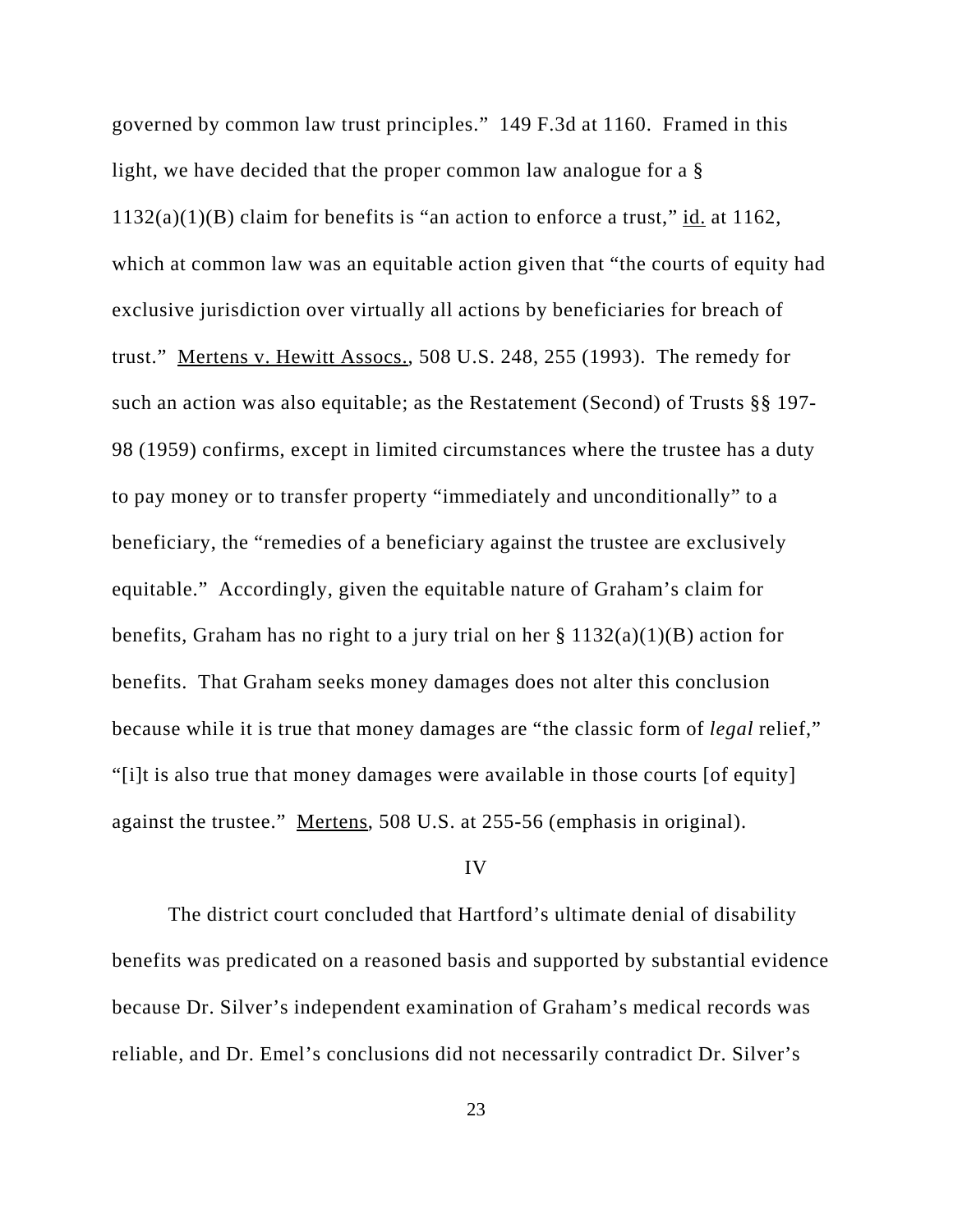conclusion. On appeal, Graham argues that her medical records which were generated during the Elimination Period should compel us to conclude Dr. Silver's report is unreliable. Having considered the entire administrative record, we disagree with this argument and affirm the district court's essential rationale. We conclude Dr. Silver's report is reliable, and that Dr. Emel's conclusions do not definitively, or consistently, reveal that Graham's physical injuries prevented her from performing the essential duties of her Modified Rural Carrier position during the Elimination Period. On the record presented, Hartford had a reasoned basis for ultimately denying Graham disability benefits.

#### A

"The district court's determination of whether an ERISA benefits decision is arbitrary and capricious is a legal conclusion subject to *de novo* review." Caldwell v. Life Ins. Co. of N. Am., 287 F.3d 1276, 1282 (10th Cir. 2002). In reviewing a challenge to a denial of benefits under 29 U.S.C. § 1132(a)(1)(B), we apply an "arbitrary and capricious" standard of review to a plan administrator's decision when "the plan grants the administrator discretionary authority to determine eligibility for benefits or to construe the plan's terms." Rekstad v. U.S. Bancorp., 451 F.3d 1114, 1119 (10th Cir. 2006). We apply the arbitrary and capricious standard to Hartford's ultimate denial of disability benefits because the plan conferred upon Hartford "full discretion and authority to determine eligibility for benefits and to construe and interpret all terms and provisions of the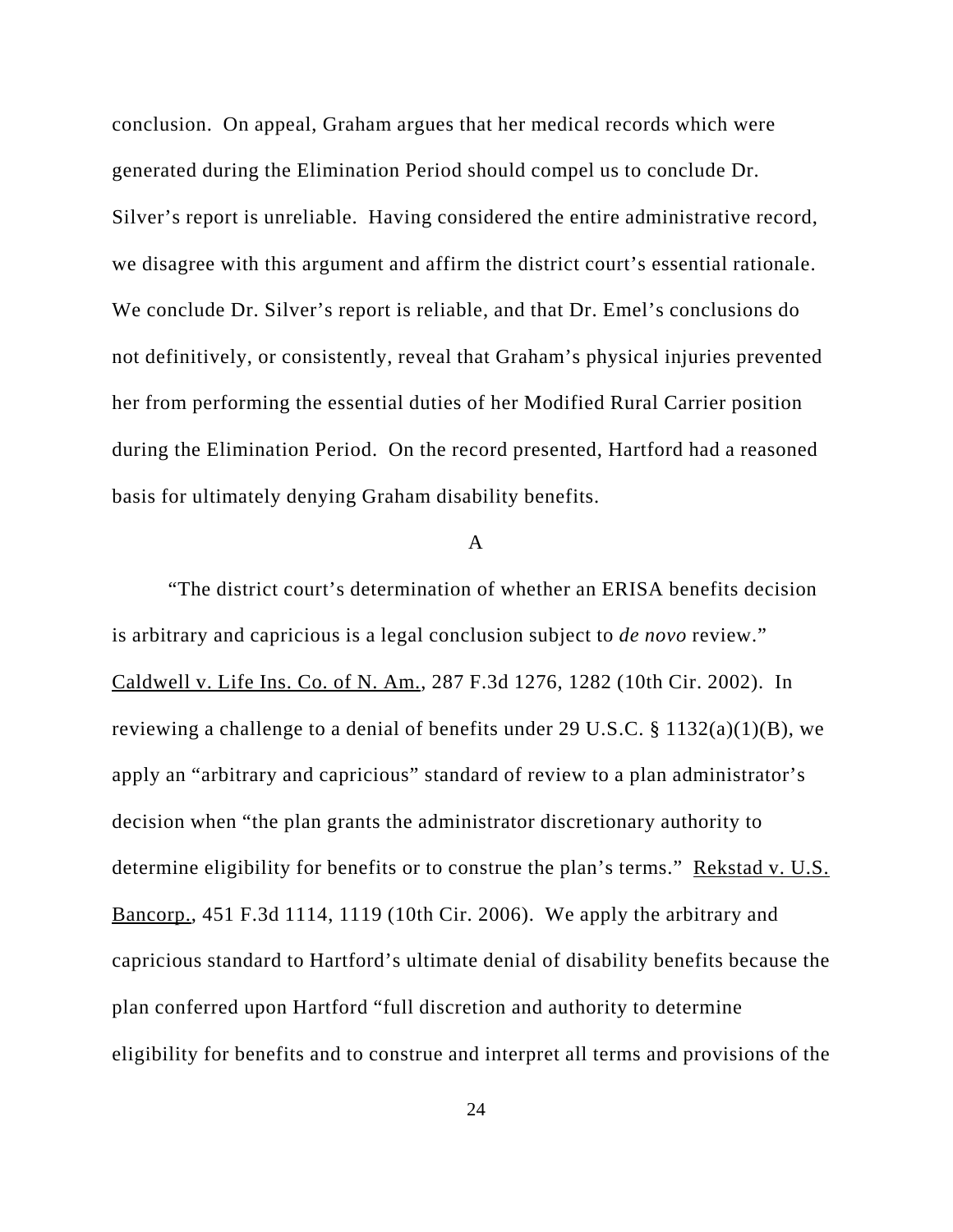Group Insurance Policy," A.R. at 113.

Under the arbitrary and capricious standard of review, we will uphold an administrator's decision "so long as it is predicated on a reasoned basis." Adamson v. Unum Life Ins. Co. of Am., 455 F.3d 1209, 1212 (10th Cir. 2006). We will uphold an administrator's decision "unless it is not grounded on *any* reasonable basis." Kimber v. Thiokol Corp., 196 F.3d 1092, 1098 (10th Cir. 1999) (citations and quotations omitted; emphasis in original). Certain indicia of an arbitrary and capricious denial of benefits include "lack of substantial evidence, mistake of law, bad faith, and conflict of interest by the fiduciary." Caldwell, 287 F.3d at 1282. Graham points to both a lack of substantial evidence and the fiduciary's conflict of interest as reasons for us to overturn Hartford's denial of benefits.

We define substantial evidence as "such evidence that a reasonable mind might accept as adequate to support the conclusion reached by the decisionmaker. Substantial evidence requires more than a scintilla but less than a preponderance." Sandoval v. Aetna Life & Cas. Ins. Co., 967 F.2d 377, 382 (10th Cir. 1992) (quotations, citations, and alterations omitted). "In determining whether the evidence in support of the administrator's decision is substantial, we must take into account whatever in the record fairly detracts from its weight." Caldwell, 287 F.3d at 1282 (quotations, citations, and alterations omitted).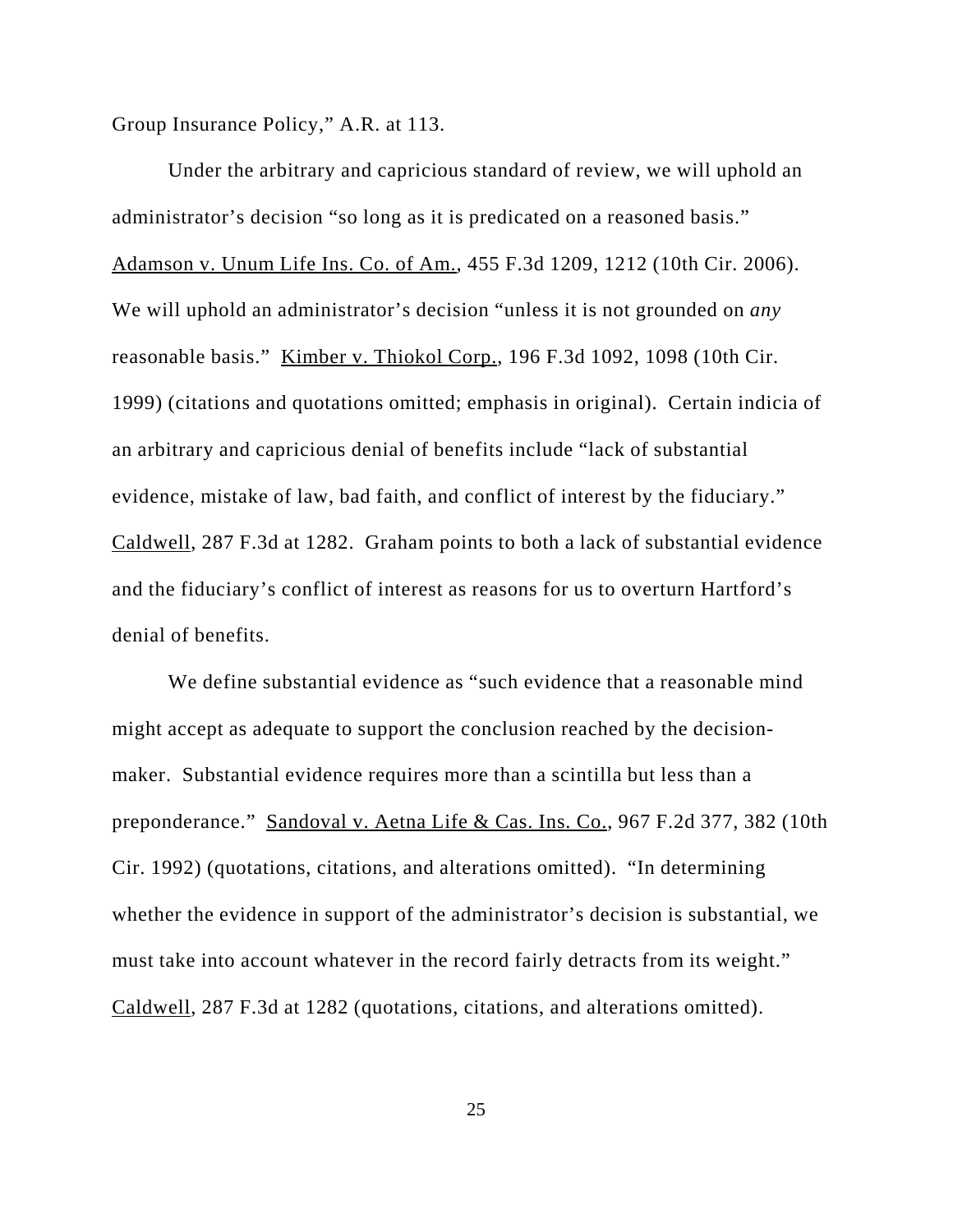Hartford's dual role as "both insurer and administrator of the plan" creates "an inherent conflict of interest between its discretion in paying claims and its need to stay financially sound." Pitman v. Blue Cross & Blue Shield of Okla., 217 F.3d 1291, 1296 n.4 (10th Cir. 2000). In such situations, the Supreme Court has instructed that we weigh the conflict of interest "as a factor in determining whether the plan administrator has abused its discretion in denying benefits . . . ." Metro. Life Ins. Co. v. Glenn, 128 S. Ct. 2343, 2346 (2008). We have interpreted Glenn to embrace "a 'combination-of-factors method of review' that allows judges to 'tak[e] account of several different, often case-specific, factors, reaching a result by weighing all together."" Holcomb v. Unum Life Ins. Co of Am., 578 F.3d 1187, 1193 (10th Cir. 2009) (quoting Glenn, 128 S. Ct. at 2351). The importance we attach to the existence of a conflict of interest is proportionate to the likelihood that the conflict affected the benefits decision. See id.

B

As noted earlier, Graham's entitlement to disability benefits under the NRLCA plan depended upon whether her ankle and knee injuries prevented her from performing the duties of her sedentary position during and beyond the Elimination Period (from July 16, 2000 until October 14, 2000). To answer this question, Hartford retained Dr. Silver, a board certified orthopedic surgeon, to independently review Graham's medical records to determine her functional limitations during that time. Dr. Silver reviewed those records, consulted Dr.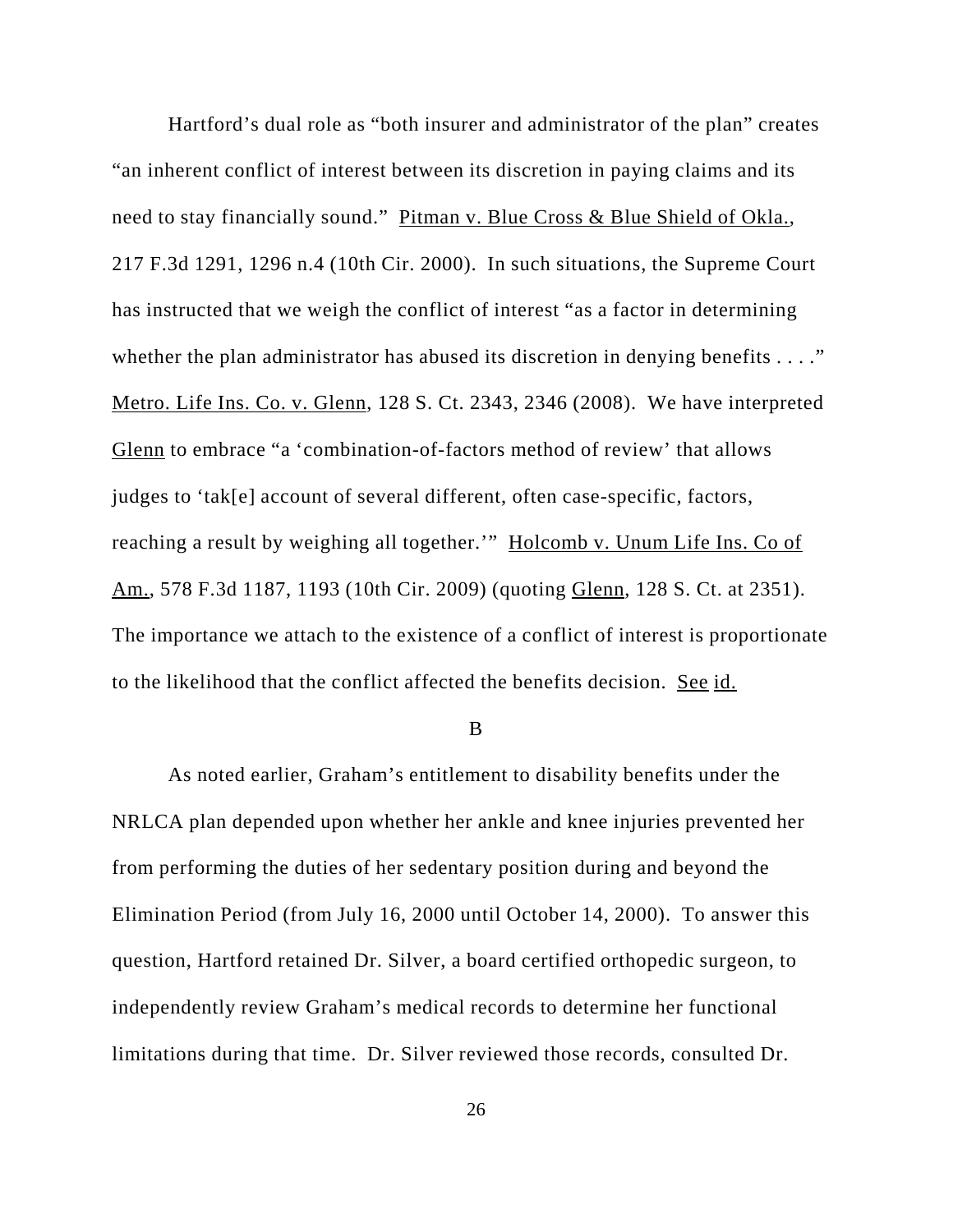Emel, and reached the independent conclusion that Graham was capable of performing sedentary work during the Elimination Period because she could "sit for unlimited periods of time" and could "perform some form of ambulation around her office for approximately 15 to 20 minutes." A.R. at 174.

Requesting clarification, Hartford asked Dr. Silver if his conclusions and Dr. Emel's conclusions specifically addressed the Elimination Period. Although Dr. Silver was unsure that Dr. Emel "remembered 8 years earlier" because Dr. Emel "did not go back thru the medical records," when Dr. Silver contacted Dr. Emel again, Dr. Emel stated that although Graham was "50lbs heavier at the time," he "felt the restrictions would probably be the same but did not elaborate." Id. at 162. Hartford also asked Dr. Silver to elaborate upon Graham's ambulatory abilities during the Elimination Period. Dr. Silver responded that "Dr. Emel feels the claimant can sit for 8 hours a day and stand/walk 15-30 minutes 3 to 4 times daily but not on a frequent basis. I concur with Dr. Emel on this." Id. at 163. Based on Dr. Silver's independent review of Graham's medical records, his conversations with Dr. Emel, and the documents contained in Graham's claim file, Hartford ultimately concluded that Graham was capable of performing her sedentary job during the Elimination Period, and thus was not entitled to receive disability benefits.

Graham has framed her appeal on this issue as resting upon a "direct conflict" between her medical records which were generated before, during, and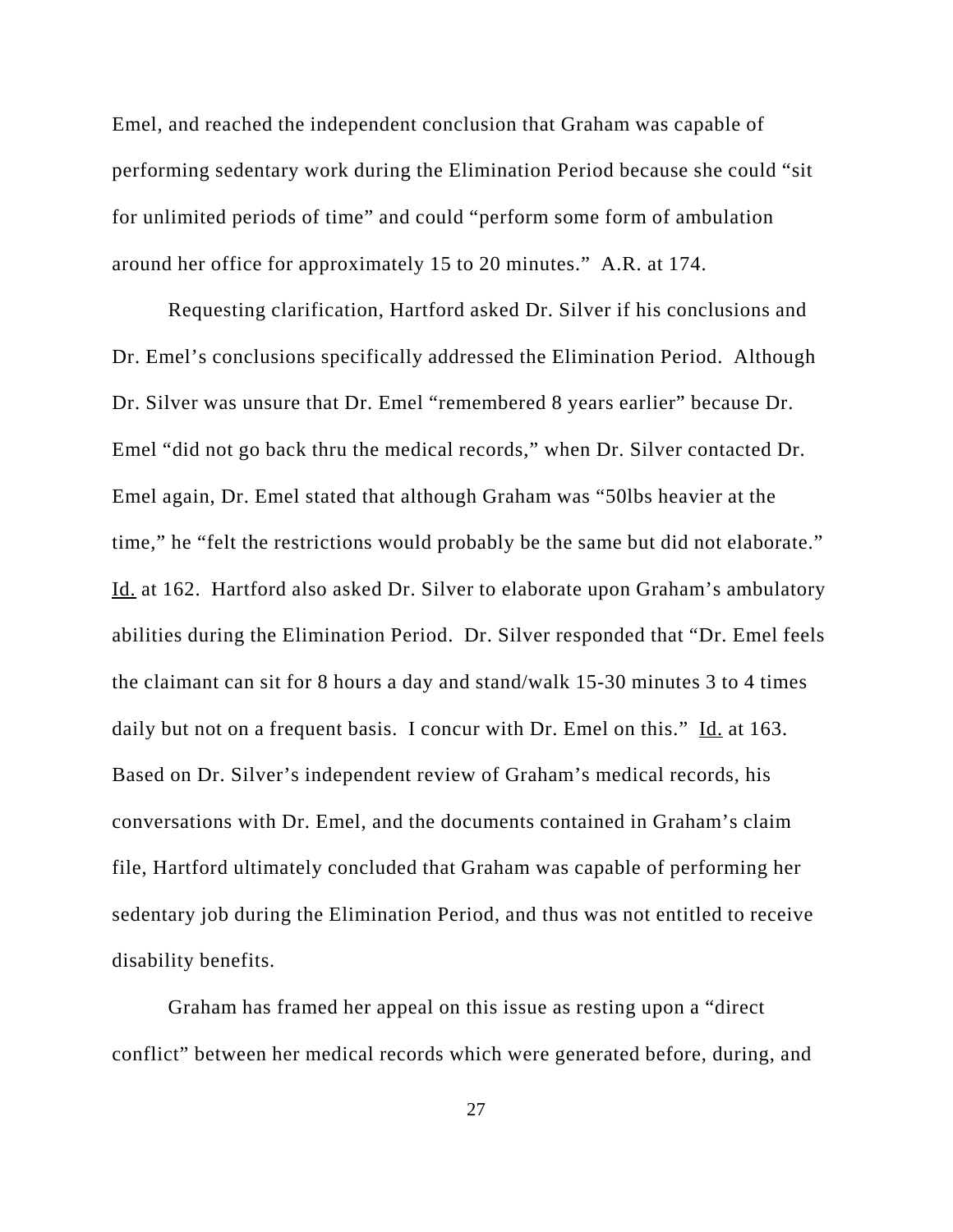after the Elimination Period and Dr. Silver's independent review and subsequent conversations with Dr. Emel eight years later. Aplt.'s Br. at 56. As such, Graham argues that the "reliable, contemporaneous evidence before, during and after" the Elimination Period should compel us to reject Dr. Silver's report as unreliable, and reject Hartford's ultimate denial of benefits as arbitrary and capricious. Id. We disagree. Graham's medical records do not undermine the reliability of Dr. Silver's evaluation, or the reasoned basis for Hartford's denial of benefits. To the contrary, the evidence before, during, and after the Elimination Period does not definitively establish that Graham's physical injuries prevented her from performing the essential duties of her Modified Rural Carrier Position from July 16, 2000 until October 14, 2000.

First, the medical documentation before and during the Elimination Period does not definitively reveal that Graham was totally disabled. No medical records exist for the period between March 21, 2000 (the follow-up evaluation to the cyst removal surgery) and July 17, 2000 (the first day of Graham's leave of absence). This gap in Graham's medical records, especially on the heels of an operation that successfully lessened Graham's ankle pain, makes it difficult to verify that Graham's physical impairments had deteriorated to the point that she had to retire. The medical records during the Elimination Period itself do not definitively reveal that Graham was totally disabled; in fact, the records at the beginning of that time frame suggest some improvement in Graham's condition.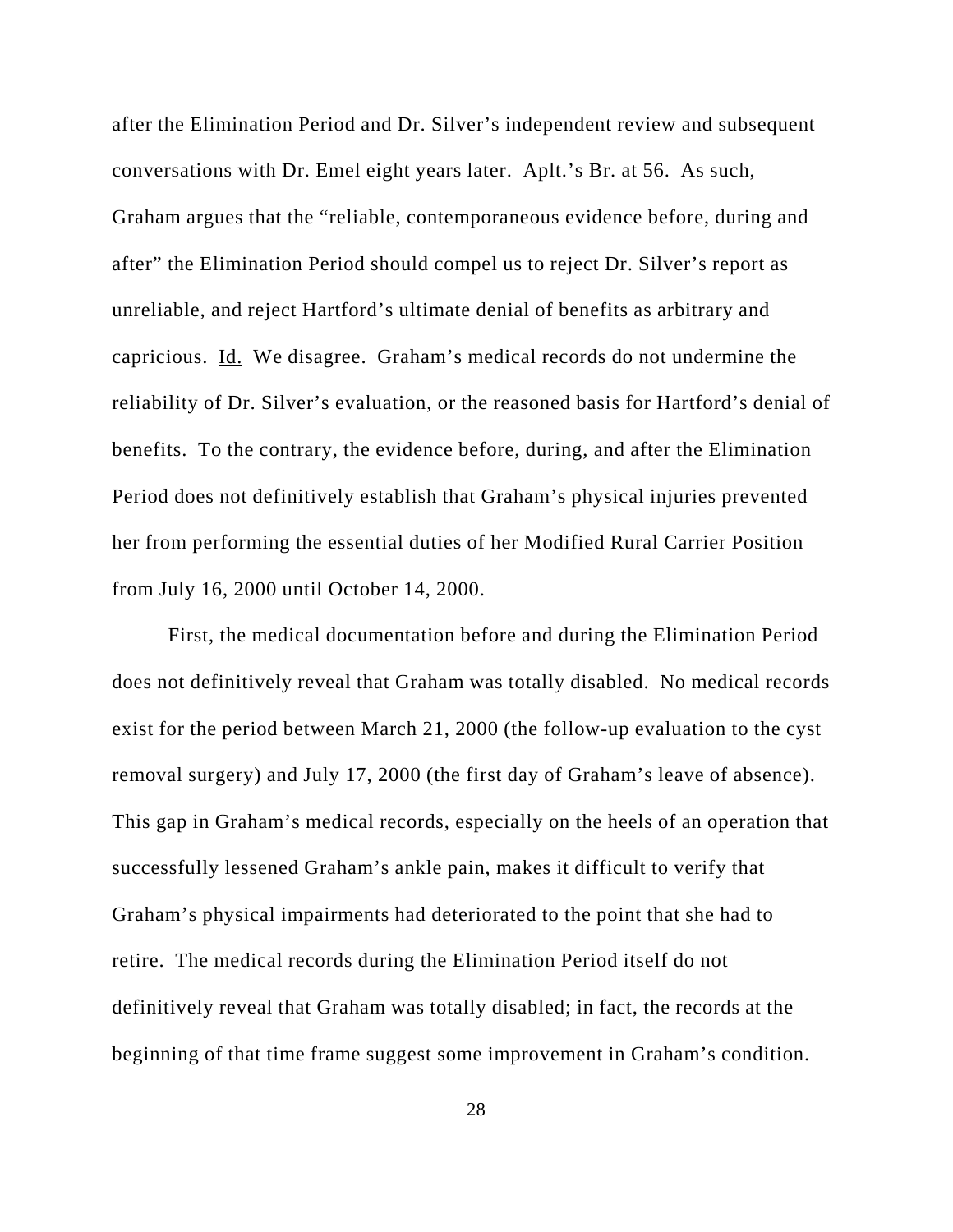Despite the swelling that Graham was experiencing in her ankle and the irritation she was experiencing in her knee during late July 2000, A.R. at 259, 263, Dr. Emel noted on August 10, 2000 that Graham's ankle and knee had both "improved,"  $\underline{\text{id.}}$  at 264-65. And we agree with the district court that Dr. Emel's July 26, 2000 recommendation for disability retirement, in which he states that he "really do[es] not think [Graham] will be able to continue her work capacities," is not dispositive. Id. at 262. That statement suggests a potential future incapacitation; it does not indicate that Graham was at that time incapable of performing a sedentary occupation.

Second, Dr. Emel's conclusions immediately following the Elimination Period do not necessarily identify Graham as incapable of performing her Modified Rural Carrier duties. In November and December 2000, Dr. Emel concluded on three separate occasions that Graham was unable to work: on November 10 Graham was "still not ready to return to work yet," id. at 270; on December 5 Graham was "still not in a position where she can work," id. at 272; and on December 12 Graham was "still temporarily totally disabled." Id. at 273. Despite the apparent firmness of these conclusions, they are not specific enough to demonstrate that the onset of Graham's incapacity coincided with the beginning of the Elimination Period. Additionally, it appears that Dr. Emel, while generally aware of Graham's "work limitations of mostly sedentary work," id. at 242, was not fully aware of the precise requirements of Graham's Modified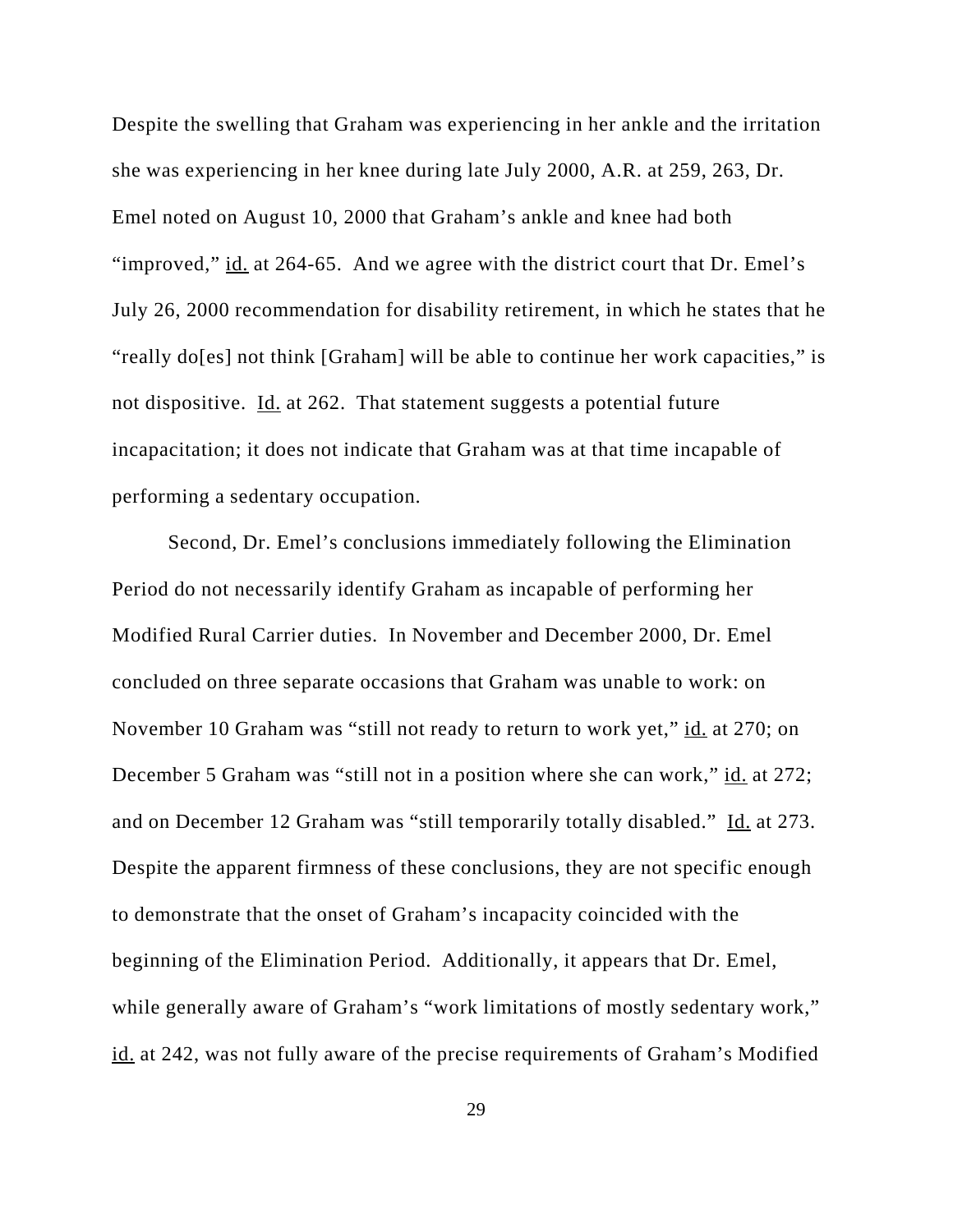Rural Carrier position. For example, in his July 26, 2000 letter, Dr. Emel acknowledged that Graham had "been on special duty for the last several years," but he indicated that "[a]n ambulatory job would be counterproductive for her." Id. at 262. Given that Graham's Modified Rural Carrier position was sedentary, and not ambulatory, this misunderstanding casts doubt on Dr. Emel's conclusions during this period.

Third, Dr. Emel's later conclusions are either inconsistent with Graham being totally disabled during the Elimination Period, or are not specific enough to support such a conclusion. The prime example of Dr. Emel's inconsistency is his January 23, 2001 conclusion that Graham's physical conditions did not affect her ability to perform sedentary work, a conclusion that stands in stark contrast to Dr. Emel's previous conclusions, as well the two Physical Capacities Evaluation Forms that he had just completed, both of which indicated that Graham could not endure an eight-hour-a-day sedentary desk job. As the district court noted, although Hartford could not unilaterally rely on this statement to deny benefits, it does support the view that Dr. Emel did not have a strong opinion concerning Graham's sedentary work capabilities at that time.

Graham argues that we should disregard Dr. Emel's January 23, 2001 statement because Dr. Emel's later conclusions show how he "recanted, in unequivocal language, this single [January 23, 2001] medical record" which did not support Graham's disability. Aplt.'s Br. at 44-45. We do not find this later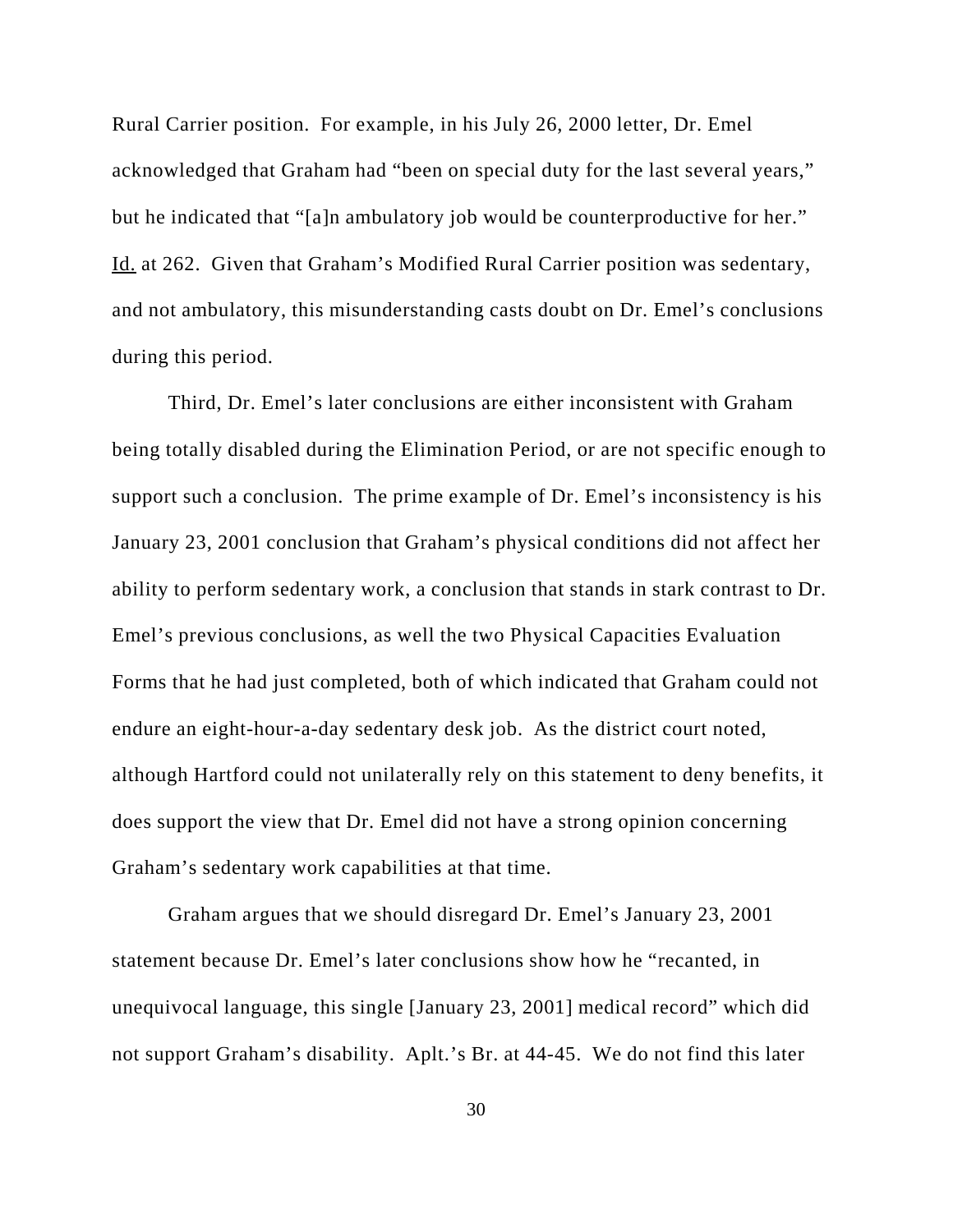disavowal in the administrative record. In fact, Dr. Emel's March 7, 2001 statement that Graham "really should not sit for more than an hour at any one time," is not necessarily inconsistent with being able to perform a sedentary job. A.R. at 448. And Dr. Emel's later correspondence contains only general statements which are bereft of any concrete detail that could establish Graham as totally disabled during the Elimination Period. The August 1, 2002 letter, presumably authored by Dr. Emel, concluded that Graham "is really not capable of doing even sedentary work for long periods of time," and insisted that "[t]here is no gainful employment for her to do at the post office." Id. at 275. That letter does not reference the Elimination Period, nor does it detail any evidence demonstrating entitlement under the plan. Dr. Emel's January 28, 2004 letter, in which he stated that Graham "has been unemployable in the last 2-3 years at least," suffers from the same lack of specificity. Id. at 277.

Finally, Graham also points to her disability retirement as evidence that she could not perform her sedentary position during the Elimination Period. Although Hartford's denial letter does not explain how it weighed this piece of evidence, we agree with the district court that it was nonetheless reasonable for Hartford to decide that it was not determinative. The administrative record contains only two documents that pertain to Graham's disability retirement: a letter from the OPM explaining that her application was approved, <u>id.</u> at 557-58, and the front side of a Civil Service Retirement System form entitled "Agency Certification of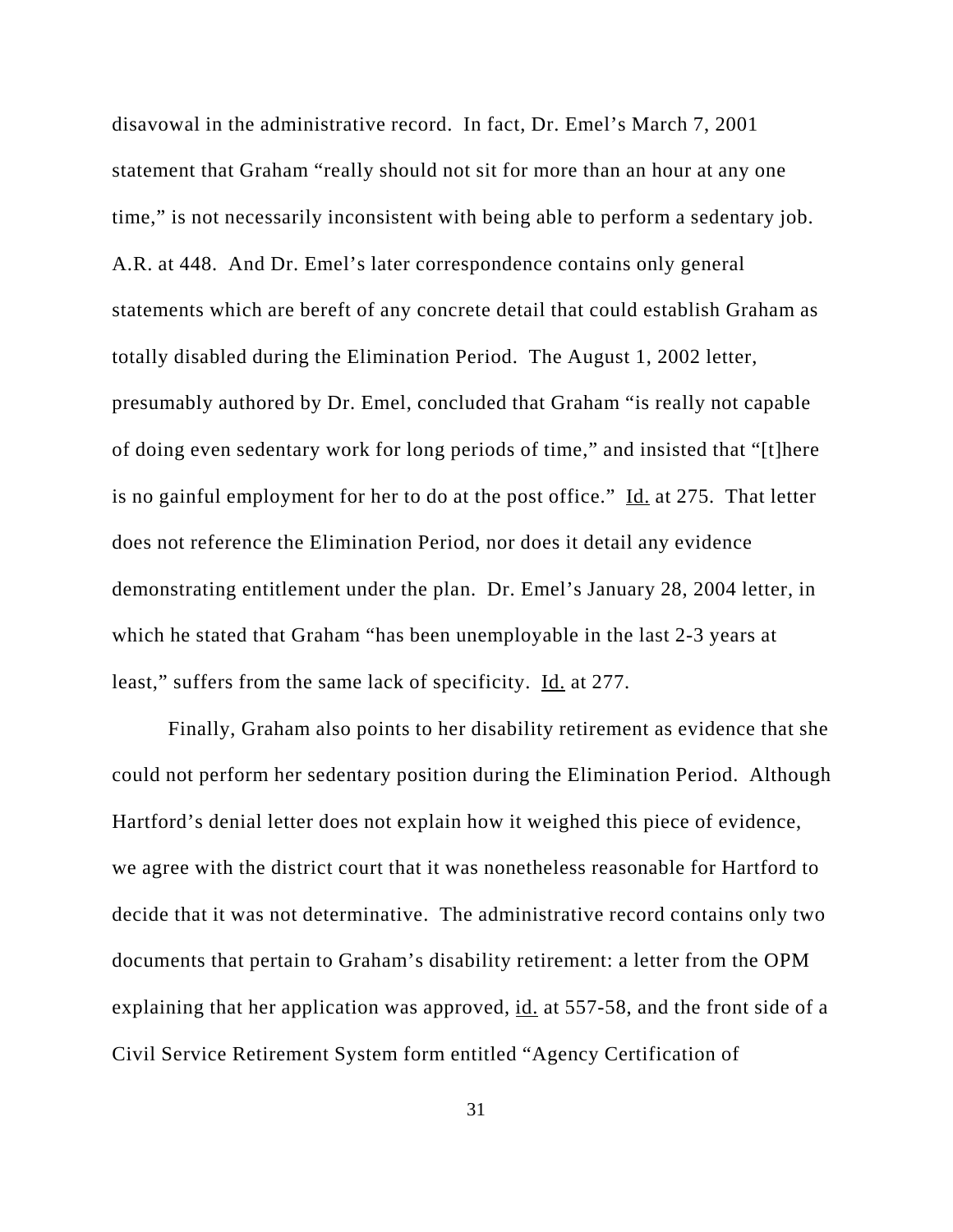Reassignment and Accommodation Efforts." Id. at 355.<sup>6</sup> On that form, the agency checked a box indicating that "the medical evidence presented to the agency shows that accommodation is not possible due to severity of medical condition and the physical requirements of the position." Id. The agency reviewer additionally noted on the form that "Ms. Graham has been given a limited duty job, but is unable to perform the duties of this job due to severity of her disabilities. She is currently on LWOP." Id. Apart from these notations, the form provides no insight into the procedures or methods the agency employed, the standards it applied, or the evidence it reviewed in determining that Graham was eligible for disability retirement. As such, it was reasonable for Hartford to conclude that it was not determinative.<sup>7</sup>

In sum, given the reliability of Dr. Silver's independent review, and the inconclusive nature of Graham's medical records, we conclude that Hartford had a reasoned basis for ultimately denying Graham disability benefits.

<sup>&</sup>lt;sup>6</sup> Despite the form's indication that it was "[c]ontinued on reverse," the reverse side was not included in the administrative record. A.R. at 355.

 $7$  Graham also argues, for the first time in her reply brief, that we should consider the opinion of Dr. Jerry D. McKenzie, M.D., another examining physician, who after reviewing Graham's medical records and conducting a physical examination of Graham, opined in 2003 that Graham "has been temporarily, totally disabled since 7-15-00." A.R. at 369. Because "issues raised by an appellant for the first time in a reply brief are generally deemed waived," Wheeler v. Comm'r, 521 F.3d 1289, 1291 (10th Cir. 2008), we will not consider this argument.